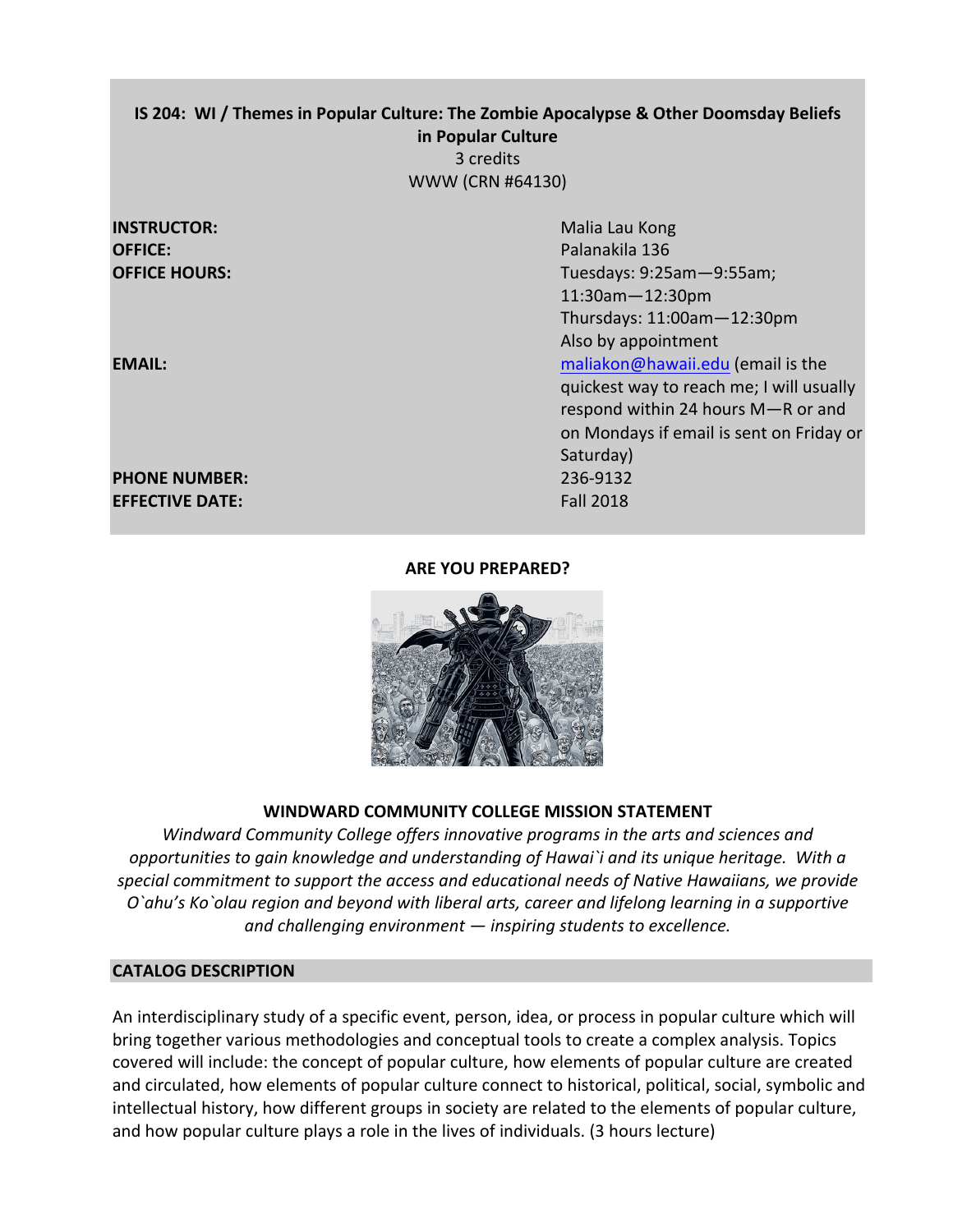#### **WRITING INTENSIVE COURSE HALLMARKS**

1. The course uses writing to promote the learning of course materials. *Instructors assign formal* and informal writing, both in class and out, to increase students' understanding of course material *as well as to improve*

*writing skills.*

**2.** The course provides interaction between teacher and students while students do assigned **writing.** In effect, the instructor acts as an expert and the student as an apprentice in a community of writers. Types of interaction will vary. For example, a professor who requires the completion of *one long essay may review sections of the essay, write comments on drafts, and be available for conferences.The professor who requires several short papers may demonstrate techniques for* drafting and revising in the classroom, give guidance during the composition of the papers, and *consult with students after they complete their papers.* 

At least one student-teacher conference on a writing assignment is required in writing intensive *courses.*

**3.** Writing contributes significantly to each student's course grade. Writing assignments must **make up at least 40% of each student's course grade.** 

4. The course requires students to do a substantial amount of writing-a minimum of 4000 **words, or about 16 pages.** This may include informal writing. Depending on the course content, *students may write analytic essays, critical reviews, journals, lab reports, research reports, or*  reaction papers, etc. In-class exams and drafts are not counted toward the 4000-word minimum. *To* allow for meaningful professor-student interaction on each student's writing, the class is restricted to 20 students.

#### **STUDENT LEARNING OUTCOMES**

Upon completion of this course, the student will be able to do the following:

- Identify the connection between the theme in popular culture with larger political, social, and intellectual patterns in society.
- Analyze the connection between the theme in popular culture and other themes, either contemporary or historical.
- Participate effectively in group discussions, given evidence of thoughtfulness and an engagement with other people's positions.
- Connect local elements of popular culture to global economic and political systems.
- Explain and justify an evaluation of the role of popular culture in the student's life.

#### **METHOD OF INSTRUCTION: ONLINE**

Ask yourself if online is the right method of instruction for you. To do well in an online class, you need to be very independent, organized, focused, and tech-savvy, AND have approximately 11  $\frac{1}{2}$  hours PER WEEK (note that the standard "rule of thumb" is that every 1 credit generates 3 hours of homework per week; our class is 3 credits which would mean 9 hours of homework per week + "classtime" needs to be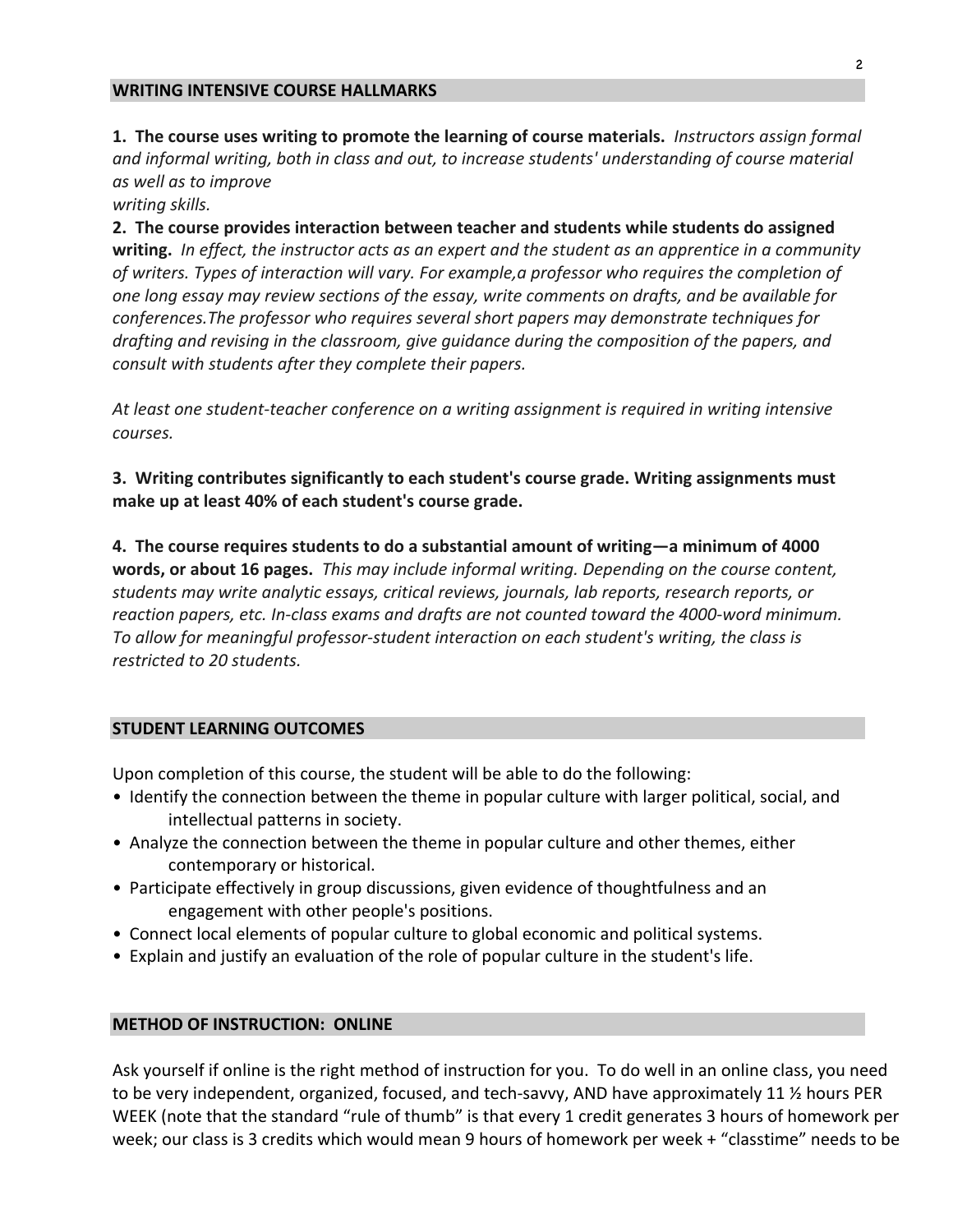accounted for also—an 16-week semester class would meet for 2  $\frac{1}{2}$  hours per week—and thus this class requires a minimum of 11  $\frac{1}{2}$  hours of your time per week) available to dedicate solely to the class, you should do fine in an online course. On the other hand, if these traits & time availability do not **describe you, you are advised to drop the class immediately and take another.** Note, though, that the 11  $\frac{1}{2}$  hours per week is only a guide for you to gauge the work in this class, and thus, you may actually spend less time or more time engaged in this class.

- $\clubsuit$  This course will expect that you are able to independently read, comprehend the "facts" on your own, complete the assignments, and navigate through Laulima with little guidance. It will also expect you to watch a significant amount of TV and that you have the ability to view the assigned things to watch by having a Netflix account  $\&$ /or some other way of accessing the assigned TV shows, films, & documentaries.
- $\dots$  This class is not only writing-intensive but also reading-intensive AND thinking-intensive AND time-intensive. Since we will move at a relatively fast pace, it is crucial for you to keep up with the required readings and assignments. Keeping on track is a must in this class. Always refer to the Class Schedule in this syllabus. It is very easy to fall behind in an online class. Please don't let this happen to you! You are about to learn & write about the material at a relatively fast pace. At times, you will be asked to read an ENTIRE book in the matter of a couple weeks &/or watch multiple hours of TV in addition to completing weekly assignments (i.e., Forms, Share & Tell and Socratic Discussions, Reading & Watching Quizzes, Thematic Writing Exercises, &/or Research Papers—these assignments are explained starting on page 9 of this syllabus). If this sounds overwhelming, then please drop the class.
- $\dots$  Check **ANNOUNCEMENTS** on the Main Page in Laulima for any announcements pertaining to our class. Every Monday morning, I will post an Announcement introducing the Theme for the One-Week or Two-Week Period &/or Assignments that will be completed at various times during the One or Two-Week Period. You will also be directed to our class Google Site (linked in our Laulima site on the left of the screen; click on "IS 204 Google Site") when applicable where you will read & engage with the Thematic Introduction that will teach you about the Theme and prepare you for the assignments that will need to be completed according to the Class Schedule. I will also post other Announcements throughout the week, sometimes the Announcements will highlight student work (i.e., summaries & conclusions reached in Socratic Discussions and thoughtful insights & well-written statements in other assignments) and remind you of due dates.
- $\cdot$  This class is divided up into One and Two-Week Periods depending on Theme. When it comes to a Two-Week Period, you should always **plan to begin** the assignments for the Two-Week Period on Monday or Tuesday. In other words, it is recommended that each Monday or Tuesday at the beginning of the Two-Week Period, you log into Laulima, read the Announcement, begin to engage with the Thematic Introduction in our Google site, participate in the Socratic Discussion Thread that opens on Monday, start the assigned readings &/or things to watch, and participate in the Share & Tell Discussion. At times, you may have two Share & Tell Discussions assigned for the Two-Week Period, with the first Share & Tell Discussion being due on the  $1<sup>st</sup>$  Sunday of the first week, and the second Share & Tell Discussion being due on the 2<sup>nd</sup> Sunday of the second week. **Always be mindful of**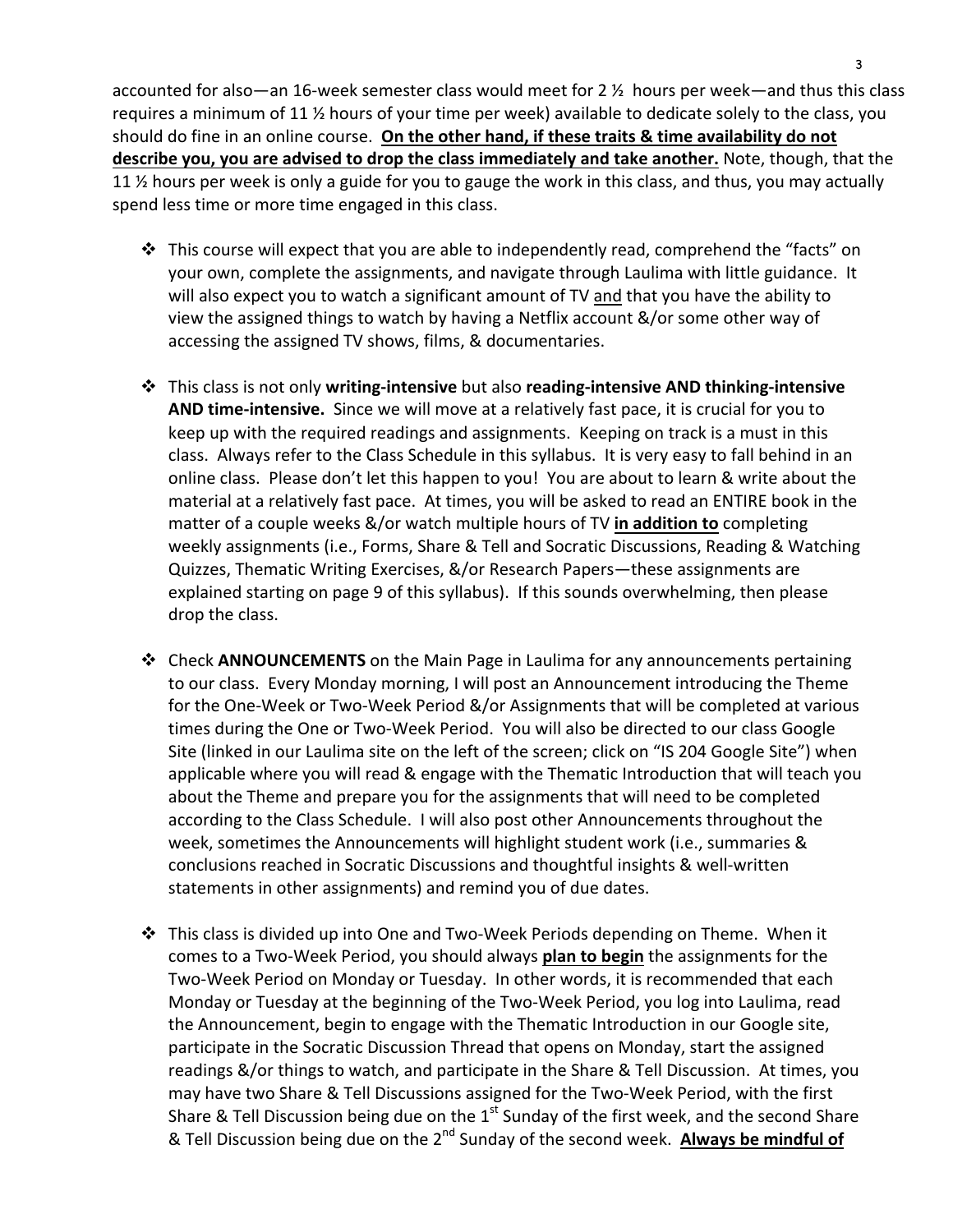the due dates as there are various due dates for different assignments throughout the Two-Week Period! On Monday or Tuesday of the second Monday or Tuesday of the Two-**Week Period**, you should plan to participate in the next Socratic Discussion Thread and/or Share & Tell Discussion that opens and also continue reading  $\&/$  or watching everything that was assigned for the Two-Week Period. After you have read &/or watched everything that was assigned for the Two-Week Period, you should then complete the Thematic Writing Exercise which is due on the Sunday at the end of the Two-Week Period. Keep in mind that you also have assignments called "Forms" that are found in our class Google Site and these are always due on Fridays  $\omega$  6:00am. Note that the assignments for certain weeks get modified when there is a Research Paper to write. Also, note that if you want to, you can get a head start on all assignments (except Discussions which are only open for a given time & Research Papers which require going through all other assignments first in order to prepare for writing them) as they are available at the beginning of the term. Furthermore, you have two Reading & Watching Quizzes for the semester—one quiz due at the end of Week #8 and the other quiz due at the end of Week #15. These quizzes have unlimited time which means you can work on them as you read or watch the assigned things **but** always be sure to **SAVE** your answers if you are not finished or not ready to submit. Also, keep in mind that the quiz can only be SUBMITTED ONCE and that you need to complete the quiz by the due date.

- ❖ You should check your UH email account frequently (you are required to use your UH hawaii.edu email account; however, you can have your mail from this account forwarded to an email account that you more frequently use).
- ❖ Most assignments will be completed in & submitted through Laulima. However, for your two Research Papers, you will need to either write your papers (drafts & final version) in 1) **Microsoft Word** & email me your papers as a Word attachment OR 2) Google Doc & shared with me by email OR 3) another word processing program as long as you convert your papers to PDF and email me your papers as a PDF attachment to me by the due dates designated in the class schedule (be sure to check for a confirmation email after 24 hours from me indicating that I received your paper). Also, our IS 204 Google Site will require your participation in Forms (i.e., answer the question(s) in the Form) as they appear in the site and will thus be submitted through our Google Site.
- $\cdot \cdot$  In general, grading & releasing of Laulima assignments (i.e., Reading Reveal Quizzes & Thematic Writing Exercises; these assignments will automatically be sent to Laulima's Gradebook after graded & released) and grades for Discussions & Forms input into Laulima's Gradebook (I need to manually input these scores as they are not automatically sent) will occur approximately one week after the due date if not sooner. One thing to keep in mind when checking your grade in Laulima's Gradebook is that if you are missing certain Laulima assignments, the grade that appears for you may be incorrect as I will not input zeroes for missed Reading & Watching Quizzes & Thematic Writing Exercises until our term is over since you have until Wednesday,  $12/12 \text{ } \textcircled{} 11:59$ pm to turn these in and if I input a zero prior to you completing the assignment(s), Laulima may not allow you to complete the assignment(s).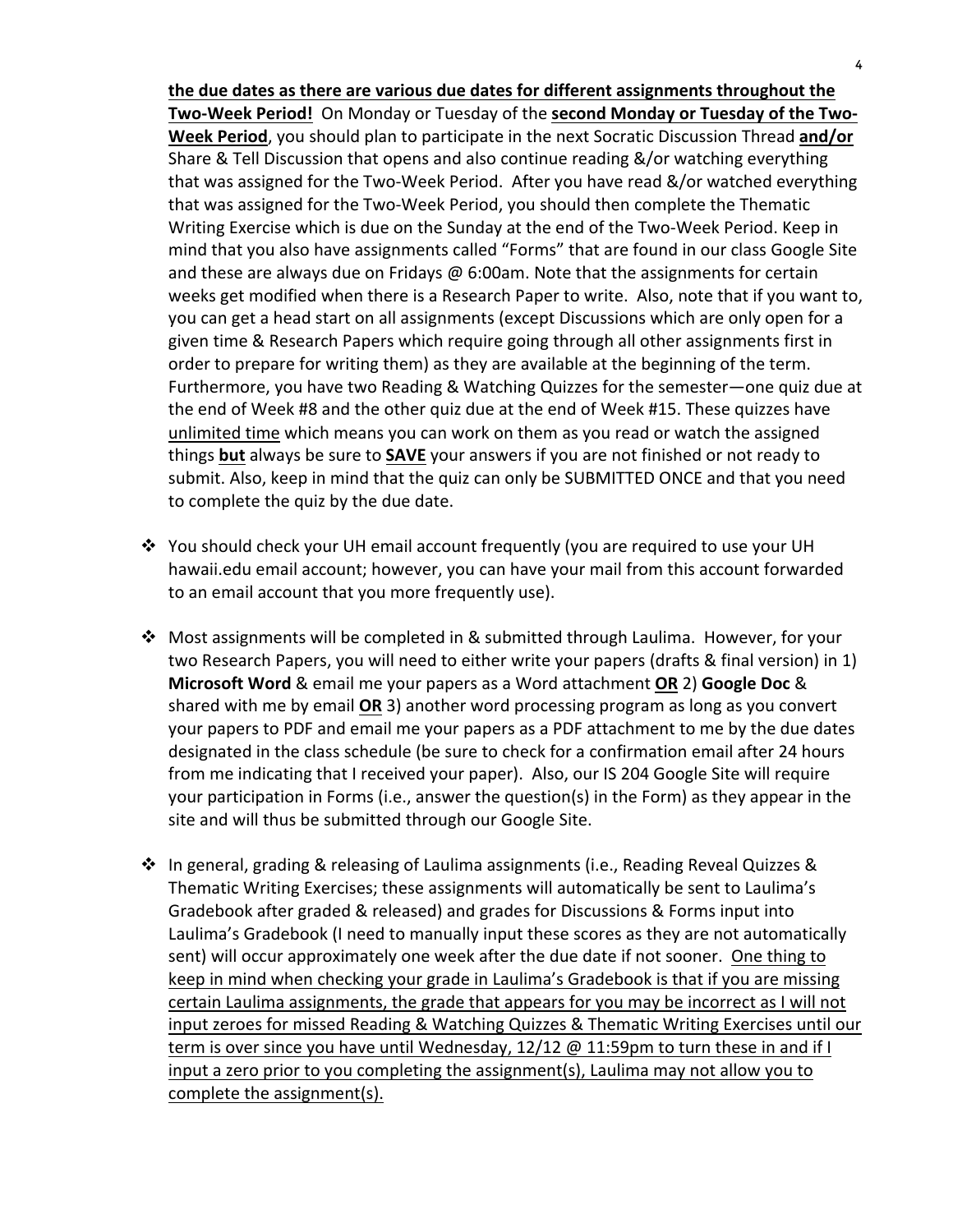- Make sure you adhere to the due dates to avoid the late penalty after the 48-hour grace period that is assessed for certain late work turned after their due dates. All late work must be turned in by the last day of the semester Wednesday,  $12/12 \text{ } \textcircled{} 11:59 \text{ pm}$ . After this date, no late work will be accepted as final grades are due ASAP. Also, please note that due to the participatory nature of Discussion Board assignments & Forms, **no** late Discussion Posts & Forms are accepted and there is no grace period. **MOST** work is due by Sunday, 11:59pm of the week in which assigned for. However, for Forms, the due date is always Friday @ 6:00am.
- $\dots$  **Two of the requirements of a Writing-Intensive class is a mandatory instructor-student** conference (either in-person at Windward Community College in my office, Palanakila 136, by phone, or through Google Chat or Google Video Chat) **and the creation of a 1<sup>st</sup> draft for** a paper assignment. The mandatory draft of your first Research Paper is due during Week #8 of our class and the mandatory conference will take place sometime during Week #9 of our class (though if you have something planned for Week #9, we may be able to conference sometime during Week #10, though note that you will note have much time to the rewrite your paper as it is due at the end of Week  $#11$ ). Regardless of whether this conference is conducted in-person or by phone or online, it is mandatory and thus, failure to participate will result in automatic failure for the class.
- $\cdot$  Always remember that communication is one of the keys to success in this class so please let me know if you have extenuating circumstances that are preventing you from participating fully in this class so that we can create a plan of action.

#### **THINGS TO NOTE**

- Seriously consider dropping the class if you find that the topic of the Zombie Apocalypse & Other Doomsday Beliefs does not interest you since lack of interest in a subject corresponds to a negative grade.
- $\cdot$  The definition of Popular Culture is "cultural activities or commercial products reflecting, suited to, or aimed at the tastes of the general masses of people." Accordingly, please note that I utilize the term "Pop Culture References" or "Pop Culture Examples" to signify the various books, TV shows, films, songs, comic books, and video games, etc. that we the people consume. Since this class deals with the Zombie Apocalypse & Other Doomsday Beliefs, our "Pop Culture References" & "Pop Culture Examples" will in some way deal with the Apocalypse (i.e., when the world ends) or the Post-Apocalypse (i.e., what comes **AFTER the world ends).** "Pop Culture References" and "Pop Culture Examples" can signify the same book, TV show, film, etc. At the same time, why I choose to distinguish "References" from "Examples" is to clarify how each book, TV show, film, etc. will be utilized by our class. For example, when you watch *The Walking Dead*, it is utilized as a "Pop Culture Reference" (i.e., think of a newspaper or textbook, a source that can be referenced for many different kinds of evidence). As you watch *The Walking Dead*, any scene, character, event, idea, dialogue, etc. that you see value in becomes a "Pop Culture Example." In other words, the required reading & viewing list for this class are all "Pop" Culture References" and whatever evidence you take away from these references becomes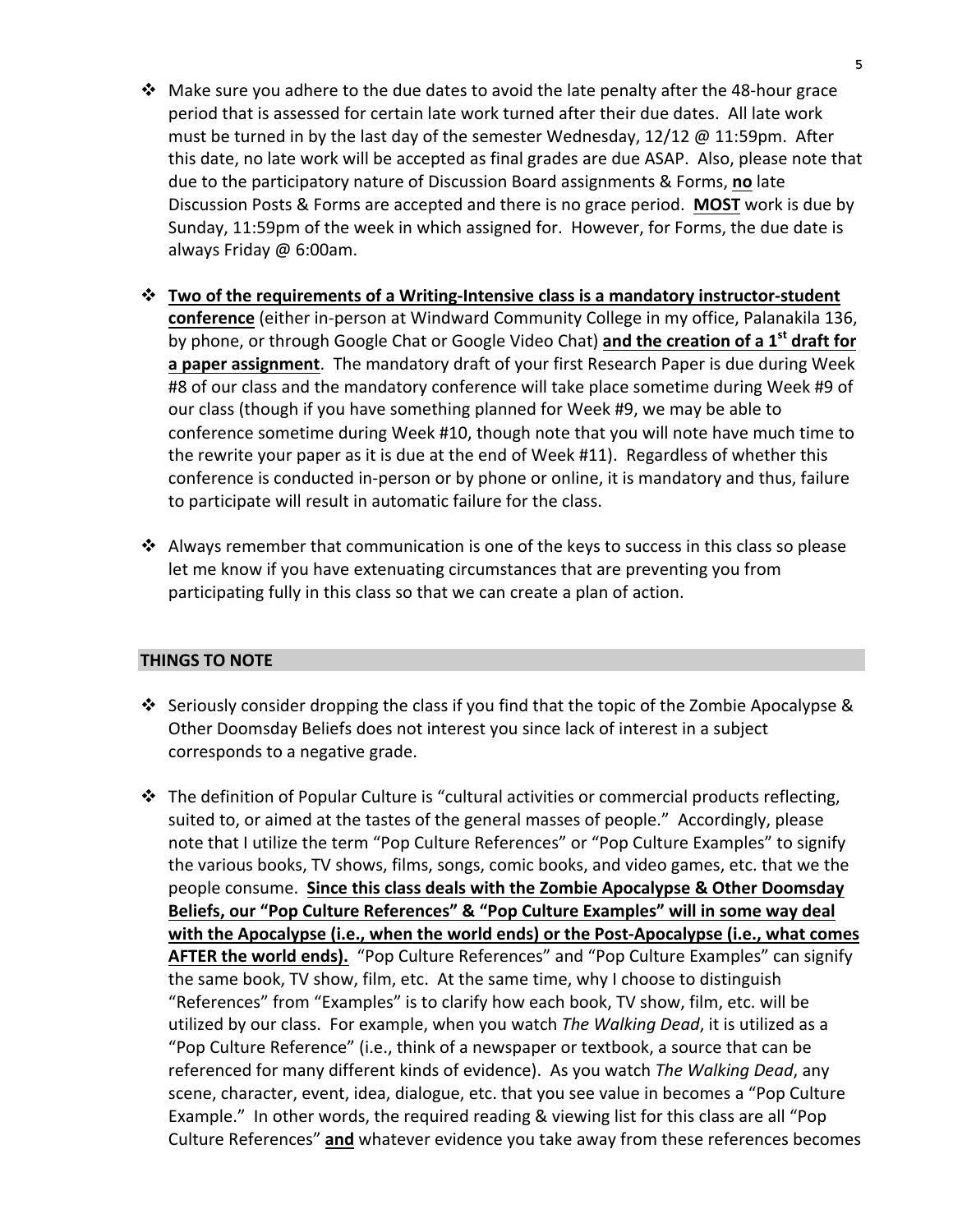"Pop Culture Examples." For instance, if I ask you to find a "Pop Culture Example" of Dictatorship, then you could utilize Romero's *Land of the Dead* as a Pop Culture Reference. Then, the character of Kaufman in Romero's *Land of the Dead* becomes the "Pop Culture Example."

 $\cdot \cdot$  In general, all class activities & assignments revolve around preparing you for the two Research Papers. The first half of the class deals with learning about the history of Apocalyptic Beliefs & how end-of-the-world thinking permeates our society today remember when the world was suppose to end on December 21, 2012?



We will also explore how Popular Culture manifests apocalyptic beliefs & fears in commercial products such as books, TV shows, films, and video games (i.e., just how is it that zombies became all the rage? Notwithstanding it's tremendous commercial value, why is *The Walking Dead* such a cultural phenomena that has spawned such activities as zombie runs, the Walker Stalker Cruise and now even an entire year-round attraction at Universal Studios Hollywood?). By doing this, we will study how Pop Culture References manifest our own society's fears & anxieties about the state of the world today. Furthermore, we will study how these very commercial products serve as a mirror to understanding, explaining, and criticizing our own present-day society (i.e., the book *World War* Z and the film *Land of the Dead* will be studied for how they serve as metaphors for actions, events, people, ideas, etc. in our current society, and thereby serve as social commentaries on the society we live in—who knew that a gory film about zombies—*Land* of the Dead—could actually be a powerful social commentary on the ever-widening gap between rich and poor contributing to the death of the American Dream?). The second half of the class looks at life in the Post-Apocalypse through a variety of Pop Culture References (i.e., *The Walking Dead, One Second After*, your own chosen Pop Culture References). While you ponder life in the post-apocalypse (i.e., what does it take to survive? Is life even worth living? Is it possible to rebuild civilization to the point that society can flourish & thrive as it did in the before-the-apocalypse-world?), you will confront philosophical & psychological issues that deal with human nature & civilization, and what distinguishes our society from the barbaric state-of-nature. Ultimately, we will confront the rather pessimistic nature of our Pop Culture References to reinforce the Age of Anxiety that people have created for themselves due to man acquiring the power to exterminate one another & annihilate the world as we know it.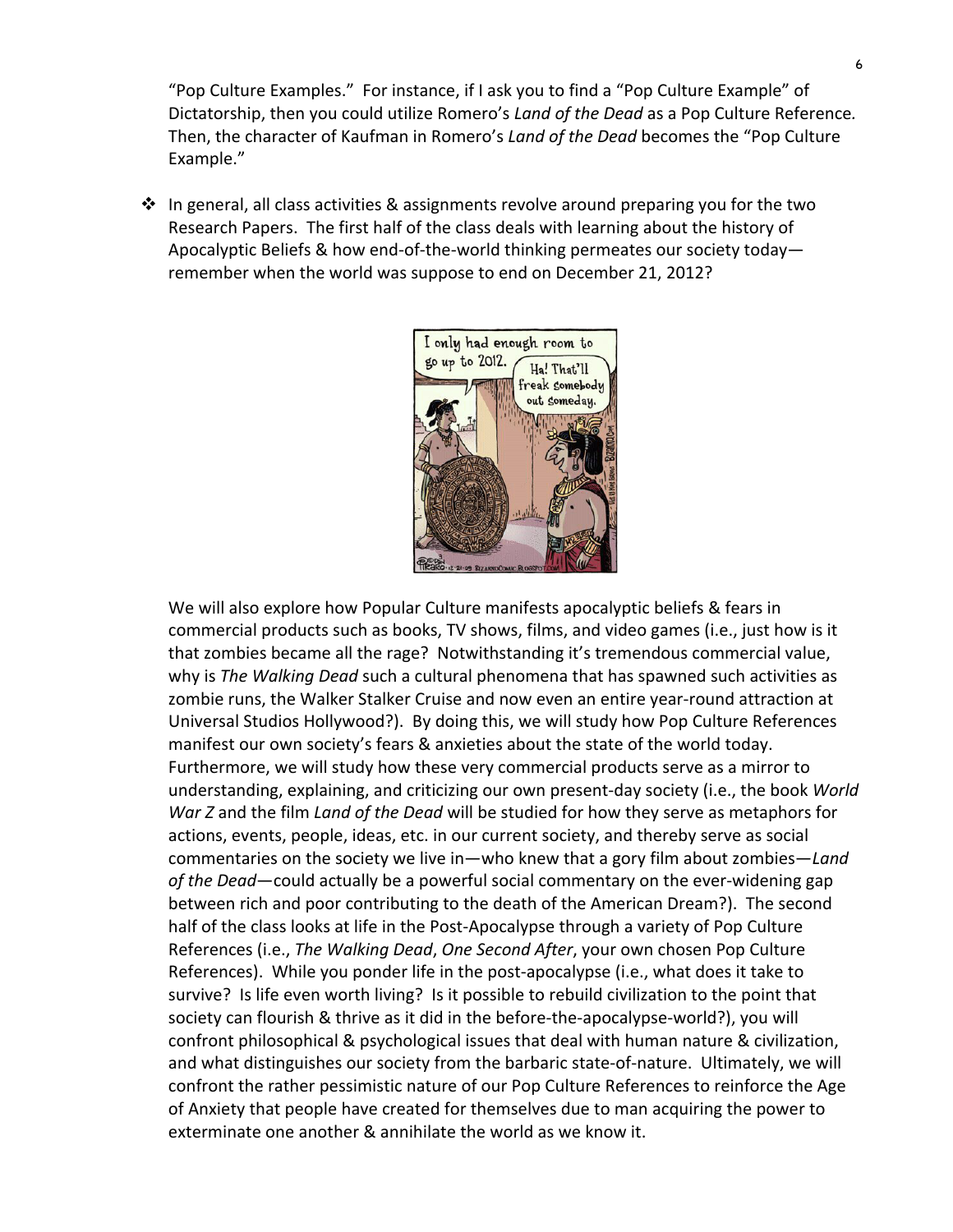

- \* Spoiler Alert: We will be viewing, writing about, & discussing specific episodes of The *Walking Dead* (the episodes you are required to watch come from the first five seasons). While it is not required that you have seen all 8 seasons of TWD and be up-to-date, please note that if you are currently watching the show and not caught up with the most recent season, we *may* inadvertently end up spoiling certain character deaths and events on the show for you. So far, there have been eight seasons of *The Walking Dead*, and the ninth season will begin on October 7, 2018. As you can assume if one were living in a brutal postapocalyptic zombie world that is *The Walking Dead*, most of the characters are dead by the end of Season 8. Nevertheless, for the purposes of this class, you do not need to know everything about The Walking Dead and everything that has progressed. Instead, you just need a willingness to watch the required episodes of *The Walking Dead* as they are required for specific reasons in that these episodes relate to, and evidence, what we are learning about in this class.
- $\dots$  **Viewer Discretion is Advised:** Please be aware that this class will be viewing TV Shows & Films and reading books/selections that come from the Horror genre which can be quite explicit (i.e., with violence, profanity, nudity, sexual situations, etc.) & scary and usually receives an "MA" (for TV Shows) or "R" (for films) rating. If you are unable to view shows & films or read items such as these, this is probably not the right class for you.

\*This class is designed to be accessible to ALL students. Thus, please take note of the following **statements:**

#### **DISABILITIES ACCOMMODATION STATEMENT**

*If* you have a physical, sensory, health, cognitive, or mental health disability that could limit your *ability* to fully participate in this class, you are encouraged to contact the Disability Specialist Counselor to discuss reasonable accommodations that will help you succeed in this class. Ann Lemke can be reached at 235-7448, lemke@hawaii.edu, or you may stop by Hale 'Akoakoa 213 for *more information.*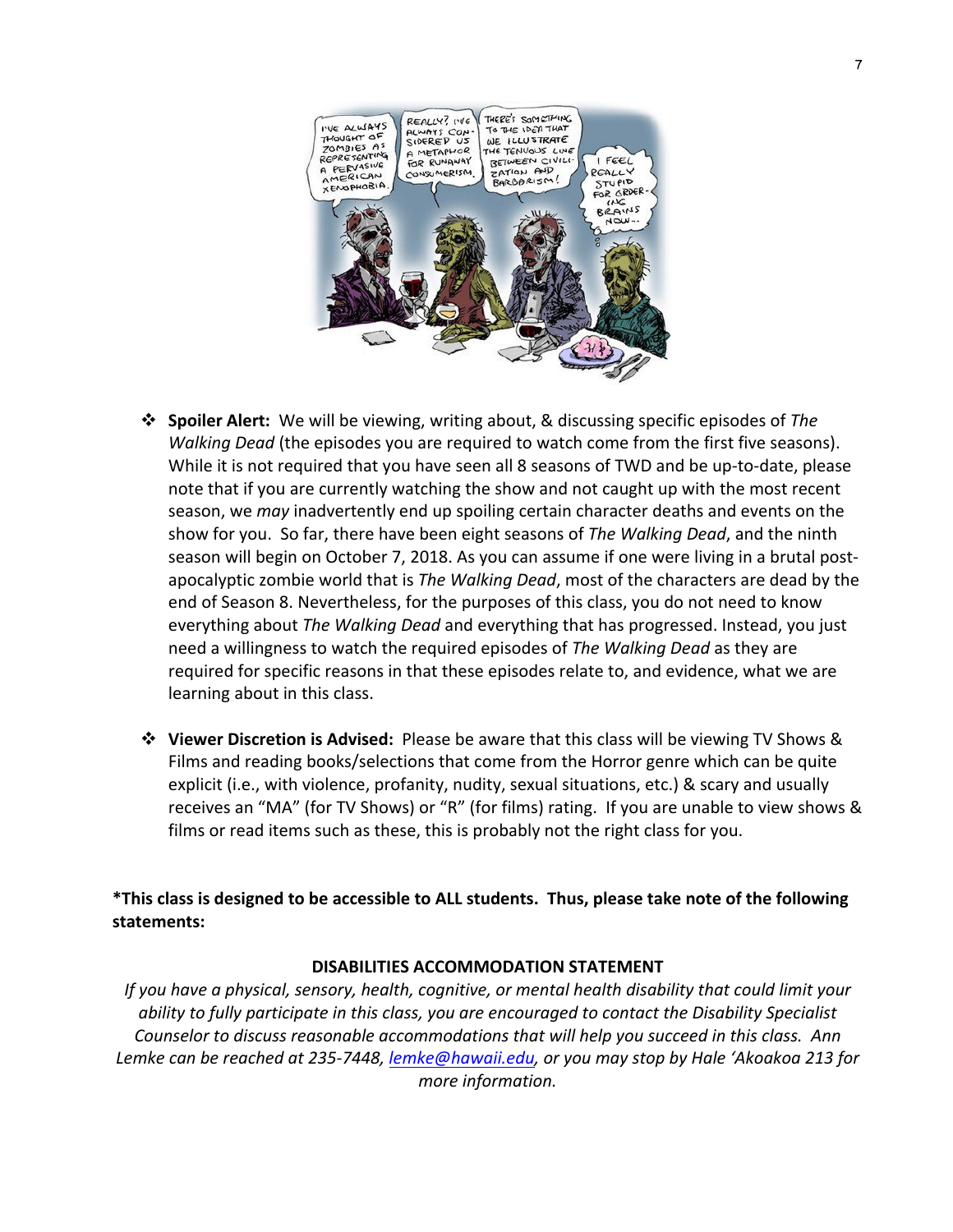#### **TITLE IX**

*Title* IX prohibits discrimination on the basis of sex in education programs and activities that receive *federal financial assistance. Specifically, Title IX prohibits sex discrimination; sexual harassment* and gender-based harassment, including harassment based on actual or perceived sex, gender, sexual orientation, gender identity, or gender expression; sexual assault; sexual exploitation; domestic violence; dating violence; and stalking. For more information regarding your rights under Title IX, please visit: https://windward.hawaii.edu/Title\_IX/.

Windward Community College is committed to the pursuit of equal education. If you or someone you know has experienced sex discrimination or gender-based violence, Windward CC has resources to support you. To speak with someone confidentially, contact Karla Silva-Park, Mental *Health Counselor, at 808-235-7468 or karlas@hawaii.edu or Kaahu Alo, Designated Confidential* Advocate for Students, at 808-235- 7354 or kaahualo@hawaii.edu. To make a formal report, *contact the Title IX Coordinator at 808-235-7393 or wcctix@hawaii.edu.* 

#### **REQUIRED LEARNING RESOURCES**

You will need to purchase &/or get access to the following required items for the class:

1. *World War Z* by Max Brooks (Note this book is 99.9% DIFFERENT from the movie World War Z; see picture below)

What the World War Z movie



- 2. *One Second After by William R. Forstchen*
- 3. *Theories of International Politics & Zombies* by Daniel W. Drezner
- 4. *Civilization & Its Discontents* by Sigmund Freud
- 5. The following 10 episodes of *The Walking Dead*: Days Gone Bye (S1E1; note this abbreviation style stands for Season 1, Episode 1), Guts (S1E2), Tell It To The Frogs (S1E3), Vatos (S1E4), Wildfire (S1E5), TS-19 (S1E6), Clear (S3E12), Too Far Gone (S4E8), A (S4E16), No Sanctuary (S5E1). If you have a Netflix subscription you will be able to access these episodes of TWD easily as all 5 seasons are available. Former students have also told me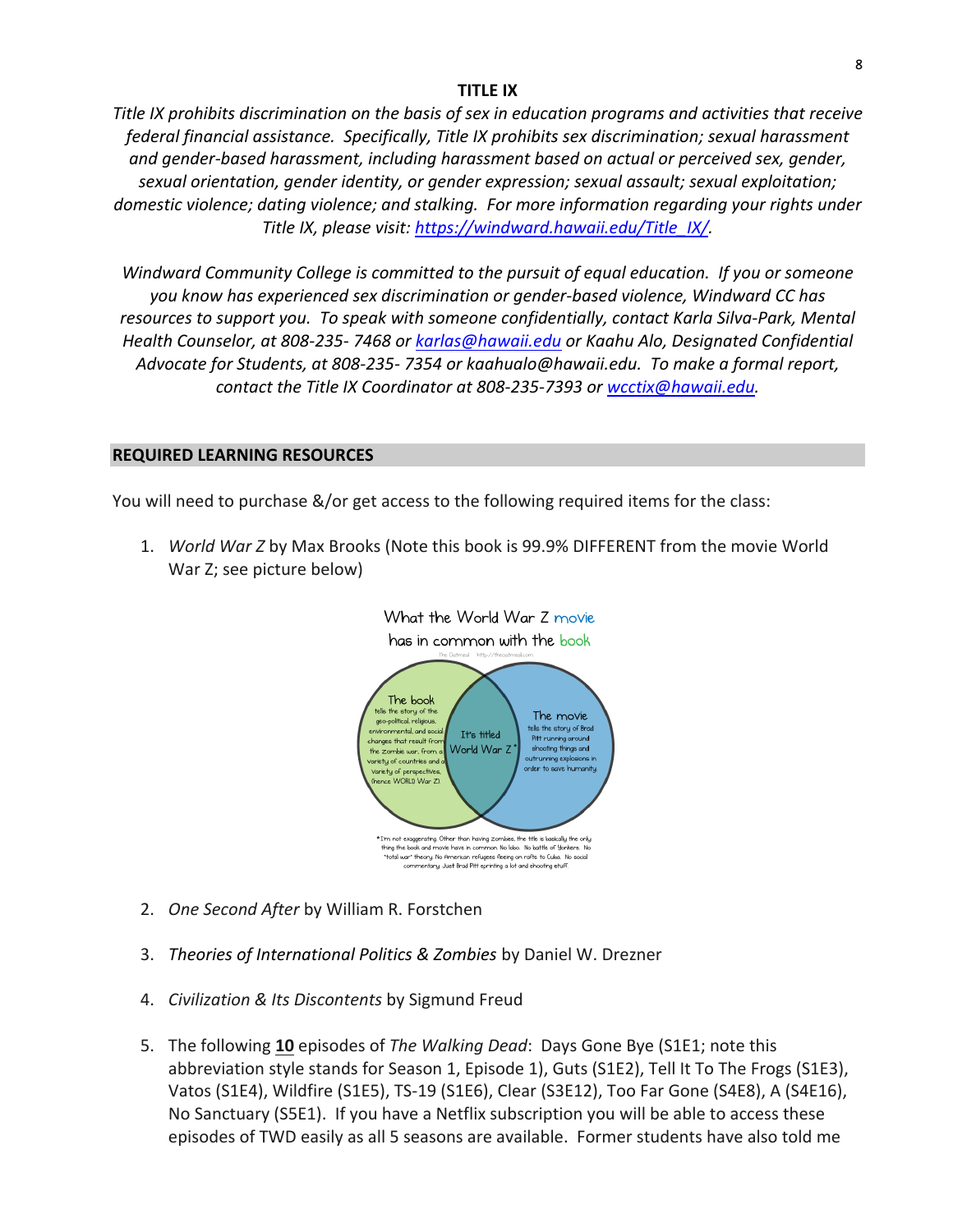there are other streaming services available online in which to access these episodes though I do not know what these are. If you currently do not have a Netflix subscription or another way to access these episodes, then please note that the first month of Netflix is FREE and you could sign up for a month, watch these episodes, then cancel your membership before the month is over.

- 6. The movie *Land of the Dead*. Please note that Netflix does not have this movie available through their streaming service, only through their DVD rental service. You may be able to find this movie online for free though I do not know of any site where you can do so. However, the movie can be rented from YouTube for \$2.99 (see class Google site, click on "Required Learning Resources for IS 204" and scroll to bottom for YouTube link to access *Land of the Dead*).
- 7. Access YouTube for Max Brooks' "Lecture of Opportunity" explaining why he wrote World *War* Z and how he it serves as a metaphor & social commentary (see class Google site, click on "Required Learning Resources for IS 204" and scroll to bottom for YouTube link to access Max Brooks' "Lecture of Opportunity").

#### **COURSE TASKS**

In order to meet the course SLOs and fulfill the Writing Intensive Hallmarks, you will complete the following tasks the course is revolved around:

# **I. DUE BY EMAIL:**

- $\checkmark$  Write 2 Research Papers on the following topics:
	- **Research Paper #1:** Write the Apocalypse NOW Paper (6–8 pages / minimum 1500 words): Evaluate the way in which the American public (i.e., "us") is currently living in an Age of Anxiety as our fears & anxieties about the state of the world today are reflected &/or manifested in popular culture. This analysis will be supported by the arguments put forth by Sigmund Freud in his *Civilization & Its* Discontents and the authors of the following articles: "The Walking Dead in an Age of Anxiety" and "Survivalist Themes in TV Shows, Movies Tap into Fear of the Big Fall." Furthermore, this analysis will be evidenced by the metaphors & social commentaries made by *World War Z* (the book), Land of the Dead, & at least 1 other Pop Culture Reference that relate to current events & issues in order to get a broad understanding of how the Horror genre reflects &/or manifests the fears & anxieties of our society that then make for an Age of Anxiety. The assignments (i.e., Socratic Discussion #1; Thematic Writing Exercises #1 & #3 which are like a miniversions of the Apocalypse NOW Paper; Thematic Writing Exercise #2 which introduces you to the style of writing that blends theory, fiction, fact, & speculation; and other assignments) done during Weeks  $1-8$  of our term help to prepare you for writing this paper.
	- **Research Paper #2: Write The Post-Apocalypse Paper** (6–8 pages / minimum 1500 words): Evaluate the way in which people survive, live, and thrive in the postapocalypse in *One Second After* & ALL episodes from *The Walking Dead* TV series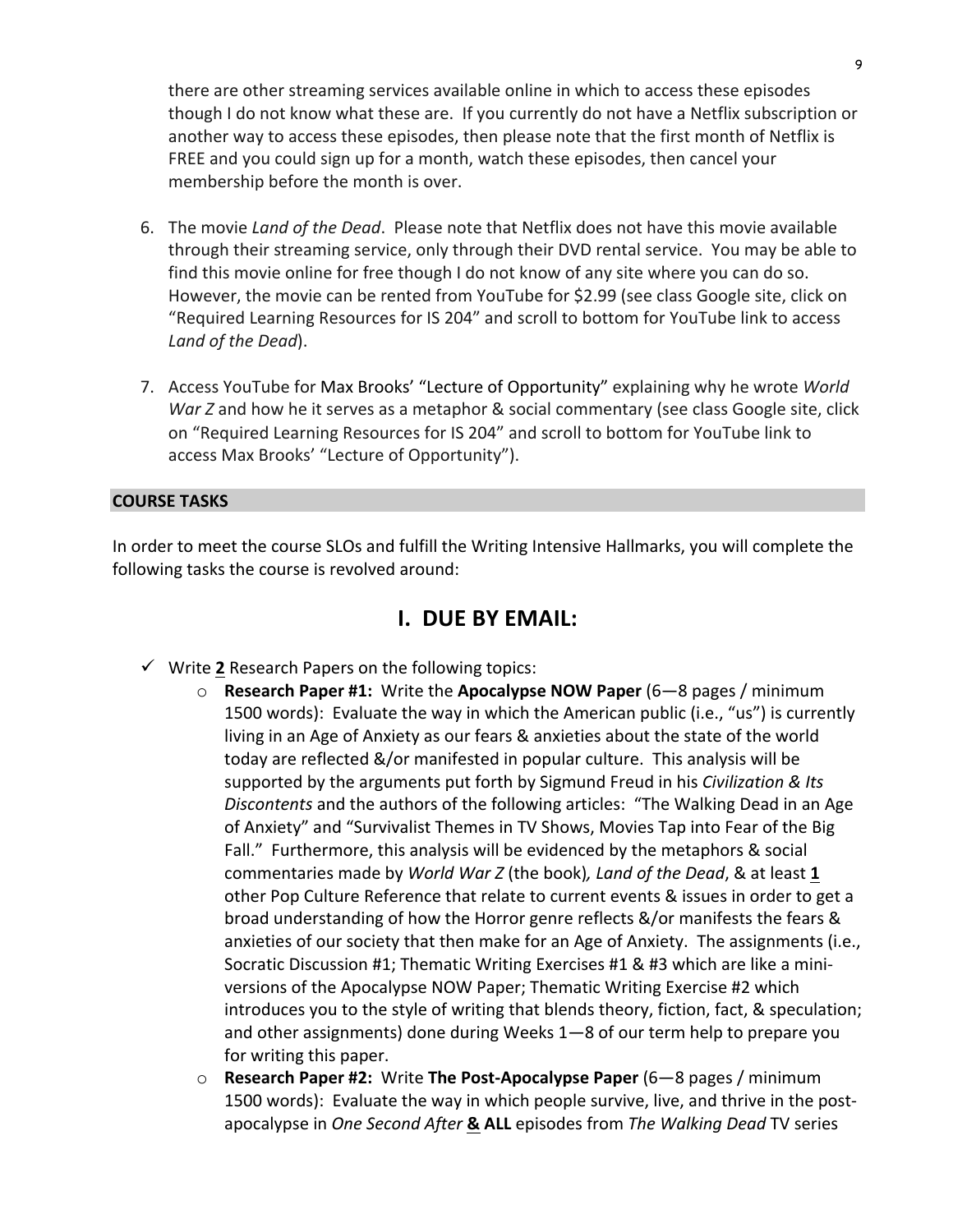that you were required to watch as part of this class & at least 1 other Pop Culture References in order to get a broad understanding of life in the post-apocalypse. This analysis must be supported by the theories of Sigmund Freud and Thomas Hobbes in his *Leviathan*. By combining the specified Pop Culture References and these theories, the paper blends both theory and reality (as evidenced in books, TV shows, movies) in order to create a concrete argument on what life in the postapocalypse is like and how this post-apocalyptic life depicted by popular culture reflects the tenuous line separating civilization from barbarism in our own world. The assignments (i.e., Socratic Discussion #2; Thematic Writing Exercises #4 & #5 which are like a mini-versions of the Post-Apocalypse Paper, and other assignments) done during Weeks 10-16 of our term help to prepare you for writing this paper.

- $\circ$  Must be typed, double-spaced, include footnote citations as applicable, a Works Cited Page (if applicable), have a topic sentence for each paragraph, have an introduction, body, & conclusion, make use of transitions between sentences, include a word count and be grammatically and mechanically correct. Please remember that when turning in your paper draft, I am not your spell checker or editor. Although I will point out grammatically incorrect sentences and spelling errors, I will not fix your paper for you. If you find that you need help with writing, **please visit The Writing Center in the Library or the online tutoring service** Brainfuse for further assistance. Also, please also be sure to read "Things to Remember for Formal Writing Assignments" on page 27 of this syllabus.
- $\circ$  The final draft of The Apocalypse NOW Paper is worth up to 100 points total and final draft of The Post-Apocalypse Paper is worth up to 100 points total. After the grace period of 48-hours, late papers will be assessed a 20% late penalty. Papers will be graded according to the rubric guidelines found in the "IS 204 Research Paper Guidelines & Help (Brainstorming & Preparatory Activities)" folder, then click on the folder for either paper. Plagiarism is so bad that you will automatically fail the assignment if you do it—so don't!
- $\circ$  It is mandatory that you turn in a draft of The Apocalypse NOW Paper. You will also need to attend a mandatory conference with me regarding your draft during **Week #9 of the semester.** Failure to turn in this draft &/or attend the conferences will result in a 20% late penalty on the final draft for your paper & may result in failure for the class.
- $\circ$  Time management is a MUST in this class. Since the due dates are not a surprise, I expect you to **EMAIL me your paper on-time as either a Word Document, Google Doc or PDF attachment** *only* **by the due dates according to the class schedule. Be** sure to check for a confirmation email from me after 24 hours saying I received your paper. Failure to complete either papers will result in automatic failure for the class as the required written word amount for WI classes will not have been met.

# **II. DUE IN LAULIMA:**

 $\checkmark$  Write 5 Thematic Writing Exercises: These are formal, objective writing assignments (accessed in the "Thematic Writing Exercises" icon to the left of the screen in our class Laulima site) each worth up to 20 points total that entail writing concise, yet well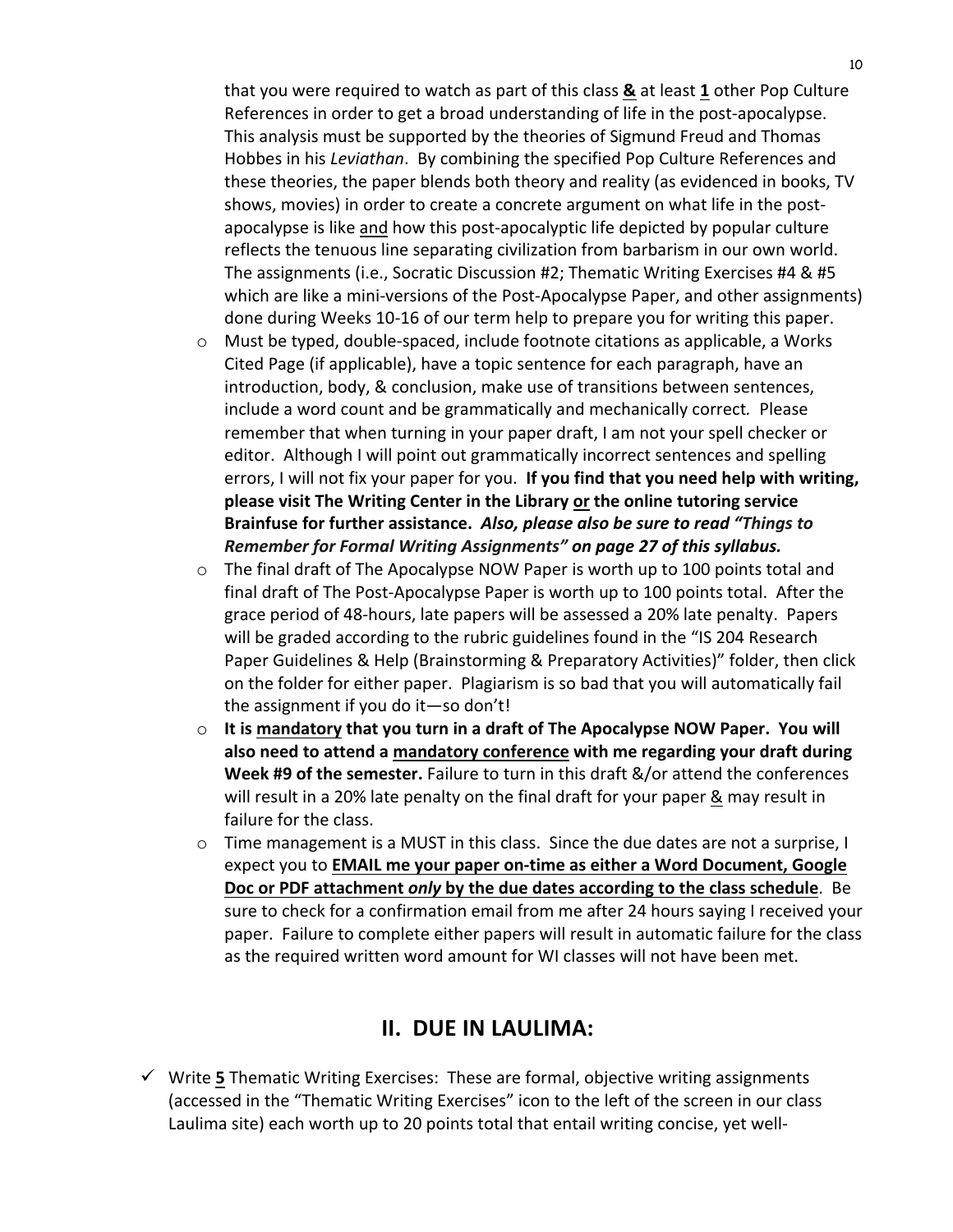evidenced & thoroughly explained, essays on specific questions utilizing a specified format due on designated days according to the Class Schedule which will always be on a Sunday by 11:59pm. Late Thematic Writing Exercises will continue to be accepted in Laulima until Wednesday,  $12/12 \text{ } \textcircled{} 11:59 \text{pm}$ ; however, any Thematic Writing Exercise completed after the 48-hour grace period will be assessed a late penalty of 20%. **Be sure to read "Things to** Remember for Formal Writing Assignments" on page 27 of this syllabus for guidance on **how to structure your writing.**

- $\circ$  Specific Format for Thematic Writing Exercises:
	- 1. Introduction: Write a 1-sentence thesis to serve as the essay's introduction. Do **not** write any more sentences in the introduction.
	- **E** 2. Body of the Essay Paragraph #1: Write a minimum 5-sentence / maximum 9-sentence paragraph that explains **one** piece of evidence that supports the thesis.
	- 3. Body of the Essay Paragraph #2: Write a minimum 5-sentence  $/$ maximum 9-sentence paragraph that explains **one** piece of evidence not already used that supports the thesis.
	- 4. Body of the Essay Paragraph #3: Write a minimum 5-sentence / maximum 9-sentence paragraph that explains **one** piece of evidence not already used that supports the thesis.
	- 5. Conclusion: Write a 1-sentence concluding remark to serve as the essay's conclusion. Do not write any more sentences in the conclusion.
- $\circ$  Questions for Each Thematic Writing Exercise:
	- **Thematic Writing Exercise #1:** How can George Romero's film *Land of the Dead* serve as a metaphor for the widening gap between rich and poor that can contribute to an Age of Anxiety in our current American society? In order to answer this question, you will need to have both watched *Land of the Dead* and read at least 2 credible recent news articles concerning the socio-economic problems Americans currently face that make achieving the American Dream very difficult to utilize as evidence in your writing (see the Week's Announcement posted in our class Laulima Site for links to articles you can utilize &/or you can also research your own articles).
	- **Thematic Writing Exercise #2:** If a zombie outbreak were to happen during the presidency of Donald Trump, which theory or theories of international politics described in Daniel W. Drezner's *Theories of International Politics &* Zombies would best dictate how President Trump would respond to this threat of zombies, why he would respond in this manner, & whether or not U.S. society would survive? In order to answer this question, you will need to have both read *Theories of International Politics & Zombies* and read at least 2 credible recent news articles concerning President Donald Trump's views &/or implemented policies to utilize as evidence in your writing (see the Week's Announcement posted in our class Laulima Site for links to articles you can utilize &/or you can also research your own articles).
	- **Thematic Writing Exercise #3: How can Max Brooks' novel World War** *Z* serve as a metaphor for our country's current response towards climate change &/or other environmental problems? In order to answer this question, you will need to have both read *World War Z* and at least 2 credible recent news articles concerning how our government, whether at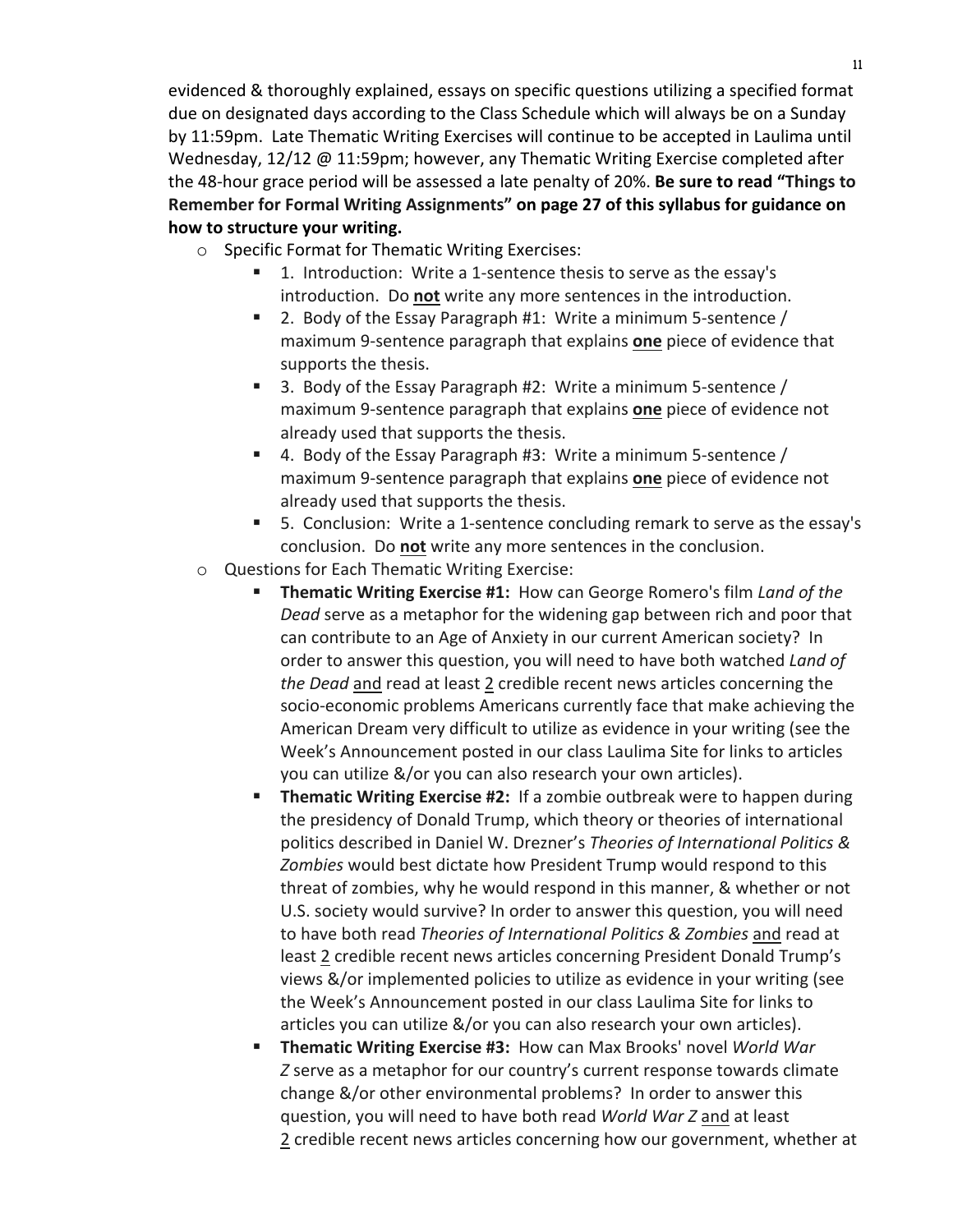the local, state, or national level, is responding to, or failing to respond to, climate change &/or other environmental problems (see the Week's Announcement posted in our class Laulima Site for links to articles you can utilize &/or you can also research your own articles).

- **Thematic Writing Exercise #4:** How does the brutality that the characters in the TV show *The Walking Dead* experience and sometimes commit as they survive in a post-apocalyptic Hobbesian State of Nature reflect (or serve as a metaphor for) the tenuous line separating civilization from barbarism in our own society (i.e., reality)? In order to answer this question, you will need to have watched all of the required episodes of *The Walking Dead* and read the selection from Thomas Hobbes' *Leviathan* and at least 2 credible recent news articles that call into question, either implied or explicitly, just how civilized our society today is to utilize as evidence in your writing (see the Week's Announcement posted in our class Laulima Site for links to articles you can utilize &/or you can also research your own articles).
- **Thematic Writing Exercise #5:** How does the loss of humanity that the characters in William R. Forstchen's novel *One Second After* may or may not experience as they survive in a post-apocalyptic Hobbesian State of Nature reflect (or serve as a metaphor for) the tenuous line separating civilization from barbarism in our own world? In order to answer this question, you will need to have read One Second After, the selection from Thomas Hobbes' *Leviathan* and at least 2 credible recent news articles that call into question, either implied or explicitly, just how civilized our society today is (see the Week's Announcement posted in our class Laulima Site for links to articles you can utilize &/or you can also research your own articles).
- $\checkmark$  Complete 2 Reading & Watching Quizzes found in the "Reading & Watching Quizzes" icon in our class Laulima site. Each quiz will consist of a variety of multiple choice, true or false, and short answer questions worth different amounts of points for a total of 30 points possible. You will have unlimited time to complete the task, which will allow you to complete the quiz while you read or watch the assigned things, but only one submission is allowed. Also be sure to SAVE your answers if you have not completed the quiz and are not ready to submit! These quizzes assess your comprehension of the assigned readings & things to watch, including the Thematic Introduction (which includes any readings & videos linked within the Thematic Introduction), any assigned readings found in the Weekly Readings Folder in the Resources icon in our class Laulima site (though these readings are also linked within each Thematic Introduction) and any texts (i.e., *Civilization & Its* Discontents, Theories of International Politics & Zombies, World War Z, and One Second After), and any assigned things to watch for either Weeks #1—#8 or Weeks #10—16. Quiz #1 will be made available at the start of term because it would be a good idea to review what the quizzes will ask you so that you're aware of these questions as you learn the material for the first half of our class. You can even start taking the quiz but be sure to save your answers! Quiz #2 will be made available at the start of Week #10 (i.e., when the second half of our class starts). Quizzes must be completed by its specified due date in the syllabus which will always be on a **Sunday by 11:59pm**. Late quizzes will continue to be accepted in Laulima until Wednesday,  $12/12 \omega 11:59$ pm; however, any quiz completed after the 48-hour grace period will be assessed a late penalty of 20%.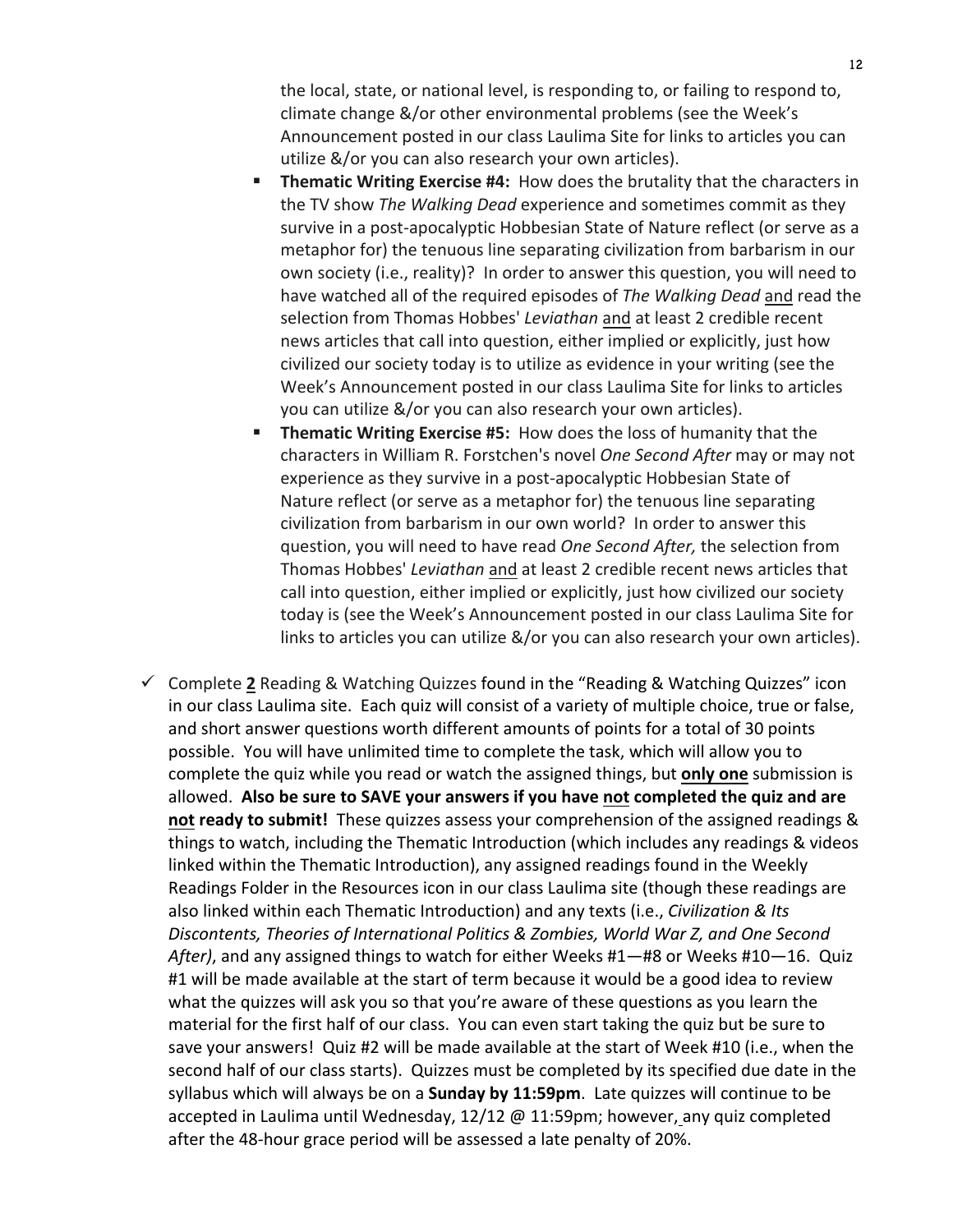- $\checkmark$  Participate in 9 **Share & Tell Discussions** found in the "Discussion Board" icon in our class Laulima site (click on "Discussion Board" icon in Laulima to access). Refer to the class schedule to see assigned Discussion for the week. Discussions will be graded on how well you follow the guidelines listed below (note that the Discussions only allow you to REPLY to the post that I have set up):
	- $\circ$  The instructions will be this: in your reply, please 1) answer the question that I post in  $5-7$  complete sentences, and 2) respond to the student's response that directly precedes your reply with  $2-3$  complete sentences. In other words, if you are the first student to reply to this post, then you are to 1) answer the question, and 2) reply to what I write about. Another example is if you are the 10th student to reply, then you will be 1) answering the question that I post below, and 2) replying to the reply of the 9th student. If you have any questions about this, please email me.
		- Your **answer** to the question that I post should consist of 5–7 complete sentences that are ORIGINAL in thought (and not just a paraphrase of the comments that preceded it).
		- Your **response** to the student's response that directly precedes yours should consist of 2-3 complete sentences of why you agree or disagree with this student's response. In other words, don't just say you agree or disagree. Always explain your position (i.e., what you found thoughtful, insightful, etc. about the previous student's response).
		- For these Discussions, each Post that answers the question I posted is worth up to 3 points, and your reply to student post directly preceding your post is worth up to 2 points for a total of 5 points for each of these Discussions.
	- $\circ$  The Share & Tell Discussion Post for the week will always be due on the **Sunday by 11:59pm** of the week in which it was assigned. Due to the collaborate & interactive nature of Share & Tell Discussions, no late Discussion Posts will be accepted, regardless of reason. If you are unable to post in the Discussion Board, please EMAIL me what you would have posted in the Discussion by the deadline. **ACCESS to the Discussion will be LIMITED** to Monday through Sunday for the week or Two-Week Period (see Class Schedule for specific open/close days) that it is assigned (though note that Share & Tell Discussions  $#1$  &  $#2$  will be open for 2 weeks since students may register late for the class).
	- $\circ$  In general, always remember the following Discussion Board Rules:
		- Always be **mindful** that you are RESPECTFUL of what your classmates have to say. Negative comments will NOT be tolerated. Please note that one of *WCC's* core values is Ho'ihi (Respect). This includes cultural awareness & aloha, student voice, 'ohana-style inclusiveness, and LGBTI Safe Zones. Discussion forums will NOT be used to discriminate against or put down your *fellow students or other cultures & religions. If you conduct yourself in a way* that disparages others, then you are in direct violation of the Student Code of Conduct and you will be dealt with appropriately (which could mean *removal from class).*
		- Always **remember** that discussions are meant to provoke critical thinking on a given topic. Although you may disagree with what I or your fellow classmates have to say, I expect you to always be **respectful** in your disagreement.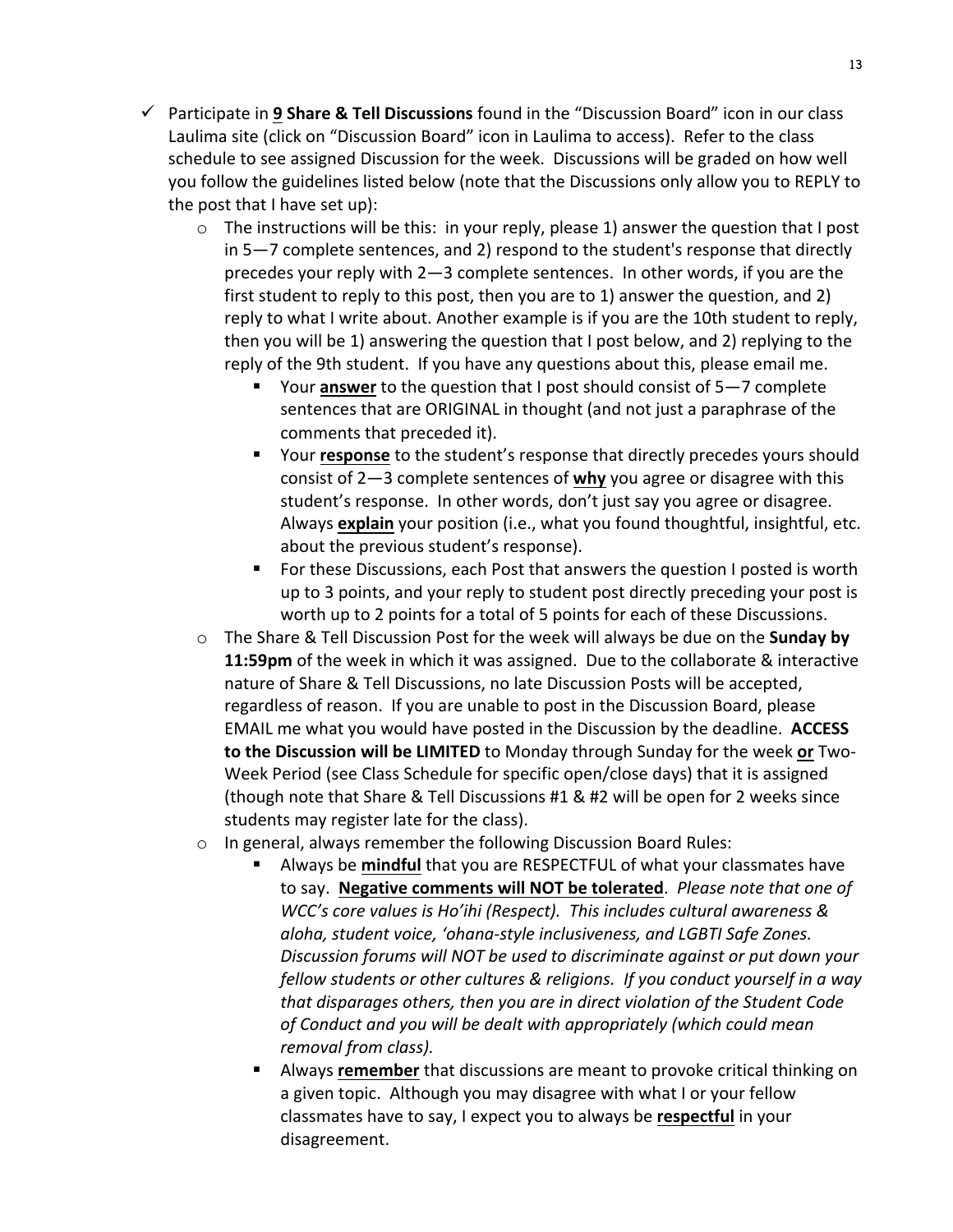- Note that you need to write at least the minimum amount of complete sentences for each post as designated about. You may always write more complete sentences above the suggested limit.
- $\checkmark$  Participate in ALL 12 Discussion Threads for the 2 Socratic Discussions found in the "Discussion Board" icon in our class Laulima site (click on "Discussion Board" icon in Laulima to access). Refer to the Class Schedule to see assigned Discussion Threads (look at Week #2 for Discussion Thread due dates for Socratic Discussion #1 and Week #10 for Discussion Thread due dates for Socratic Discussion #2) for the week (I will also remind you of the Socratic Discussions in Announcements in Laulima). Discussions will be graded on how well you follow the guidelines listed below (note that the Discussions only allow you to REPLY to the post that I have set up):
	- $\circ$  The instructions for Socratic Discussions are the following: 1) read through all of the student responses prior to yours (if you are not the first to post), 2) answer the question(s) I post in 1-3 sentencing and note that if you realize that your answer is similar to that of one or more other students' answers, you will need to write a response that takes note of this similarity. For example, you should write something like "I agree with [insert student(s)  $name(s)$ ] because \_\_\_\_\_\_\_\_.", and 3) be mindful of the Discussion Board Rules listed above in the Share & Tell Discussion Board as these rules also apply here.
	- $\circ$  Note that Socratic Discussion Threads are only open for a few days, and thus, have variable due dates & times. Please see Week #2 in the Class Schedule for the due dates for Socratic Discussion #1 and Week #10 for the due dates for Socratic Discussion #2. Due to the collaborate & interactive nature of Socratic Discussions, no late Discussion Thread Posts will be accepted, regardless of reason. If you are unable to post in the Discussion Board, please EMAIL me what you would have posted in the Discussion by the deadline. ACCESS to the Discussion Thread will be **LIMITED** to only the days it is assigned for.
	- $\circ$  Each Discussion Thread post is worth up to 3 points total.

# **III. DUE IN OUR CLASS GOOGLE SITE:**

- $\checkmark$  Participate in 13 Forms found in the Thematic Introductions in our class Google Site (accessed in our Laulima site on the left of the screen; click on "IS 204 Google Site." Other than Form #1 which is found on the "Welcome to IS 204!" page, all other forms are found within each Thematic Introduction assigned for the Week.
	- $\circ$  Each Form is worth up to 3 points total. Forms will ask one or more questions that will engage you with the Thematic Introduction assigned for the One or Two-Week Period. Questions will thus make you ponder the Theme for the Two-Week Period and will help to prepare you for other course tasks. I will also share some of your answers from the Week's Form(s) in an Announcement posted on Fridays as a method of collaborative learning so that we can learn & gain insight from one another.
	- $\circ$  **Forms will always be due by the 1<sup>st</sup> Friday @ 6:00am for the Two-Week Period in** which they were assigned for. Also, since I will be using Forms to create an Announcement of collaborative student insights, summaries &/or conclusions to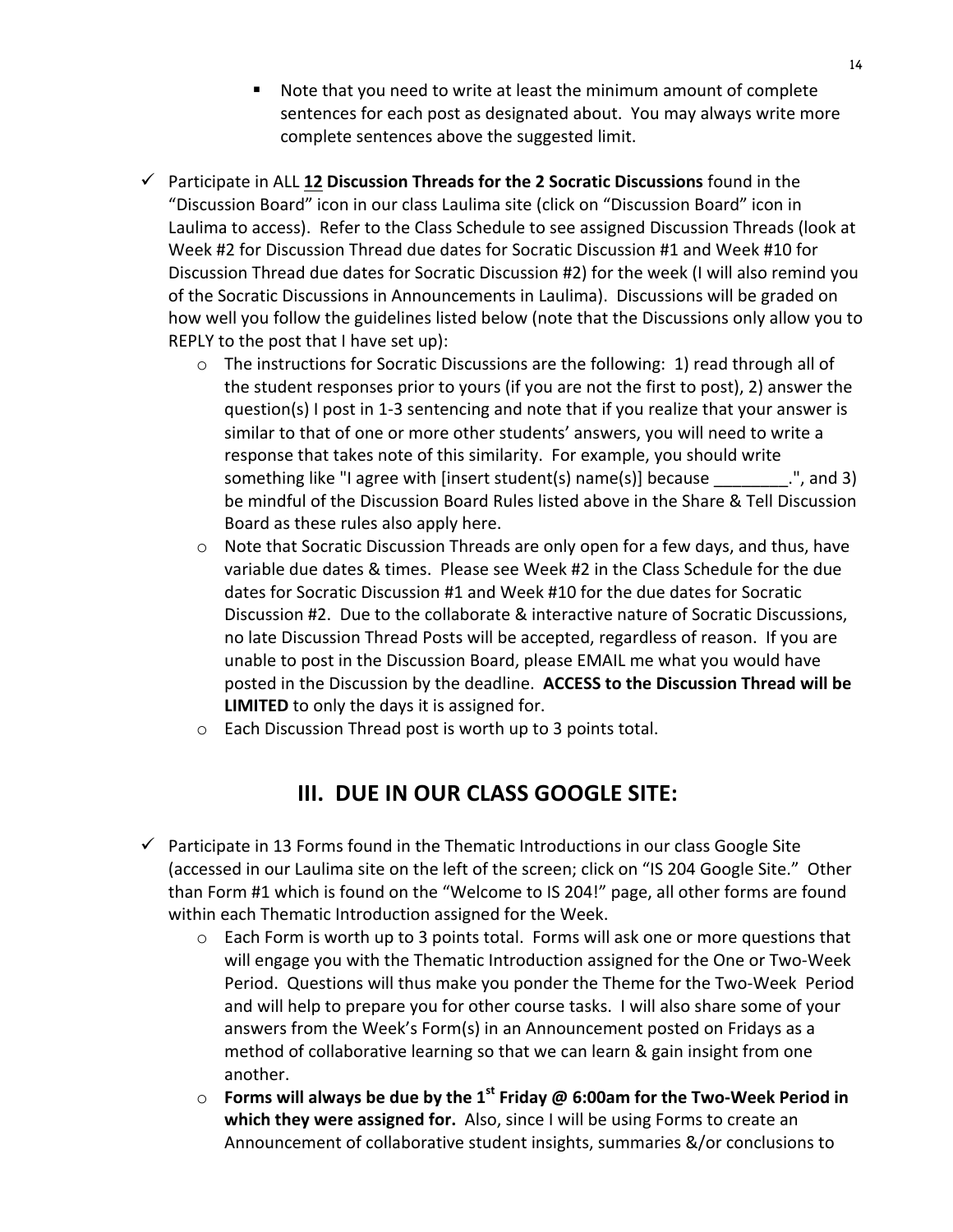send out later, no late Forms will be accepted regardless of reason (except for Form #1 which will be open for 2 weeks since students may register late for the class).

 $\checkmark$  Please keep in mind the following statement on Academic Integrity: Work submitted by a student must be the student's own work. The work of others should be explicitly marked, such as through the use of quotes that clearly identify the author of the quote and citations, or by summarizing &/or paraphrasing with reference to the original author. In this class, students who commit academic dishonestly, cheating, or plagiarism will have the following consequences: students will receive a failing grade for plagiarized assignments and all cases of academic dishonesty will be referred to the Vice Chancellor for Student Affairs.

#### **ASSESSMENT TASKS AND GRADING\***

*\*Note: You will be writing a minimum of 16 pages (x 250 words per page = 4000 words) total in this class:*

| Apocalypse NOW Paper           | (6 pages minimum)     | $= 100$ points (21% of final grade)                  |
|--------------------------------|-----------------------|------------------------------------------------------|
| The Post-Apocalypse Paper      | (6 pages minimum)     | $= 100$ points (21% of final grade)                  |
| 5 Thematic Writing Exercises   | (1 page minimum each) | $x$ 20 points each = 100 points (21% of final grade) |
| 2 Reading & Watching Quizzes   | x 30 points each      | $= 60$ points (12.5% of final grade)                 |
| 9 Share & Tell Discussions     | x 5 points each       | $= 45$ points (9% of final grade)                    |
| 12 Socratic Discussion Threads | x 3 points each       | $=$ 36 points (7.5% of final grade)                  |
| 13 Forms                       | x 3 points each       | = 39 points (8% of final grade)                      |
|                                |                       |                                                      |

= 480 points total

# *\*Everyone starts the class with an "A" (480 points)! What you do with your "A" is now up to you!*

| To keep your | You can't lose more than | <b>Which means</b>       |
|--------------|--------------------------|--------------------------|
|              | 48 points                | $A = 432$ points & above |
|              | 96 points                | $B = 384$ points & above |
|              | 144 points               | $C = 336$ points & above |
|              | 192 points               | $D = 288$ points & above |

\*(Hopefully, this will not happen, but if it turns out that more than 192 points is lost, an "F" for the class will result.)

\*The "N" grade is only given in circumstances in which the student has worked conscientiously, attended regularly, finished all work, fulfilled course responsibilities, and has made measurable progress. However, either the student has not achieved the minimal student learning outcomes and is not prepared to succeed at the next level, or the student has made consistent progress in class but is unable to complete the class due to extenuating circumstances, such as major health, personal, or family emergencies. The "N" grade is **NOT** given in circumstances in which you have NOT made consistent progress in the class &/or attended class regularly.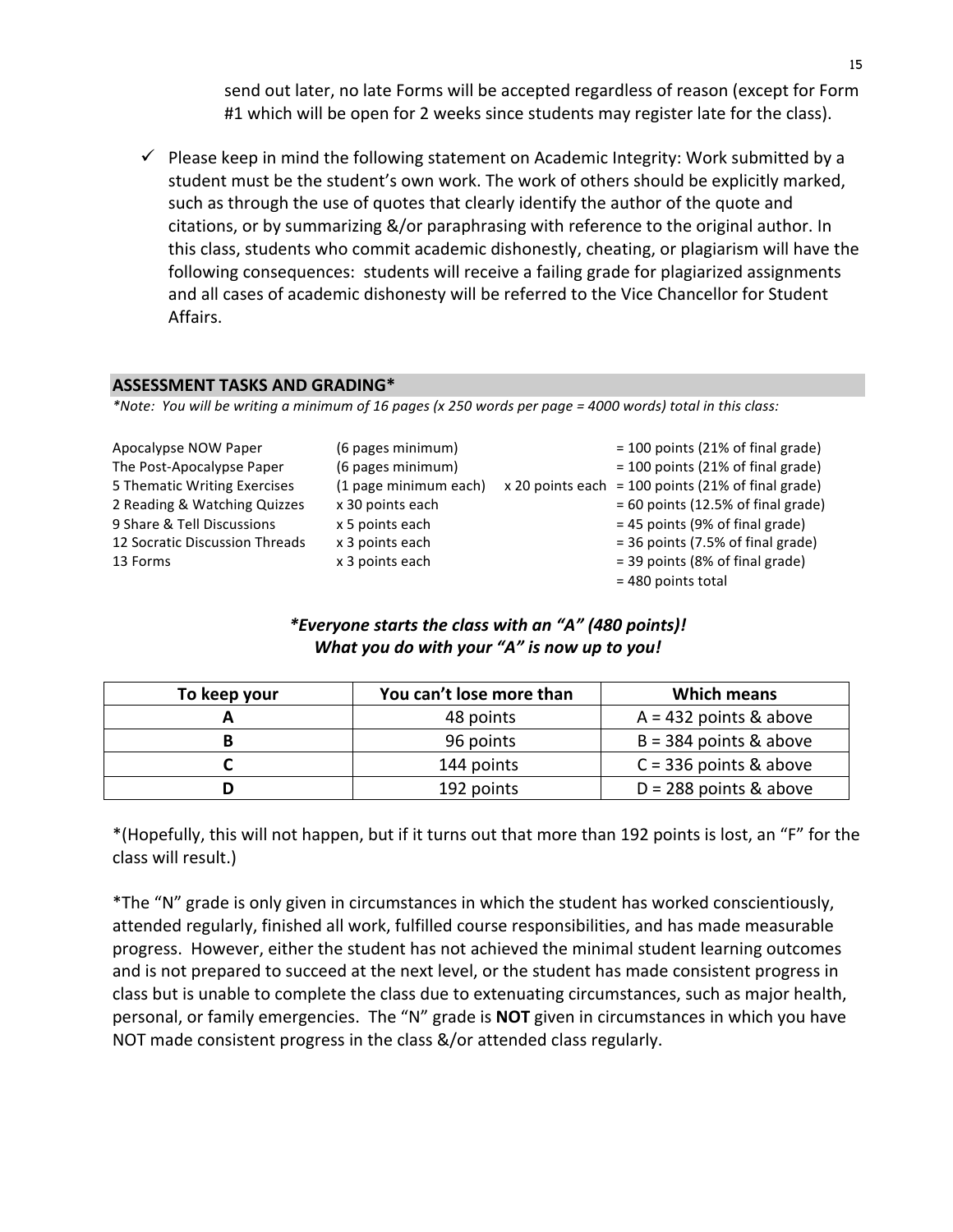#### **CLASS SCHEDULE**

\*The class is set up so that you complete the following tasks in this general order for EACH thematic unit that corresponds to the assigned readings & things to watch:

- 1. **Example READ:** read the assigned readings for the week. This includes reading all Announcements posted in our Laulima site & Thematic Introductions found in our class Google Site. This also includes other readings that come from the required texts (*World War Z, One Second After, Theories of International Politics & Zombies, Civilization & Its Discontents*) and supplemental readings found in the Resources icon in Laulima, click on the "Weekly Readings Folder," then click on specified folder for the week (i.e., Week #1 Readings, Weeks #2 & #3 Readings, Weeks #4 & #5 Readings, and Weeks #10 & #11 Readings). These supplemental readings are also linked within specific Thematic Introductions found in our class Google Site. Please note that at times, if I come across a pertinent source, I may include it in the Announcement post as required reading. You can start reading the assigned readings even before the Week in which they are assigned for. A good place to start would be with reading *One Second After* as this is a prettystraightforward novel.
- 2.  $\odot$  **WATCH:** watch the assigned TV shows, films, &/or documentaries for the Week. You will need to have access to Netflix or another streaming service & YouTube to access the assigned things to watch for the Week. You can start watching the assigned things to watch even before the week in which they are assigned for.
- 3. **(1) ENGAGE:** participate in collaborative activities by completing the assigned Forms found in our class Google site. Note that Forms will always be due by Friday 6:00am for the week in which assigned. Forms, though, will be open from the beginning of the term in case you would like to complete them early.
- 4. **Brith DISCUSS:** post in the assigned Discussions (Share & Tell and Socratic Discussions) for the Week (found in the "Discussion Board" icon). Discussions are only available for the exact time period in which they are assigned for and are always due by Sunday, 11:59pm for the week in which assigned. Note that some Discussions are only open for 1-week. That means during the Two-Week Period, you **may** have a total of 4 Discussions to participate in—during the  $1^{st}$  week of the Two-Week Period, there will be 1 Share & Tell Discussion and 1 Socratic Discussion Thread to participate in; then during the  $2^{nd}$  week of the Two-Week Period, there will be 1 Share & Tell Discussion and 1 Socratic Discussion Thread to participate in. Always refer to the Class Schedule for clarification on what is due and when it is due.
- 5. **© COMPLETE:** complete the assigned Thematic Writing Exercise for the Two-Week Period &/or Reading & Watching Quiz for the Week. These assignments are found in our class Laulima site. Note that Thematic Writing Exercises are always due by the second Sunday  $\omega$ 11:59pm of the Two-Week Period in which assigned for.
- 6.  $\otimes$  **WRITE:** write the designated Research Paper in a logical, well-structured, grammatically & mechanically correct manner. Research Papers are emailed to me as either a Word Document, Google Doc or PDF.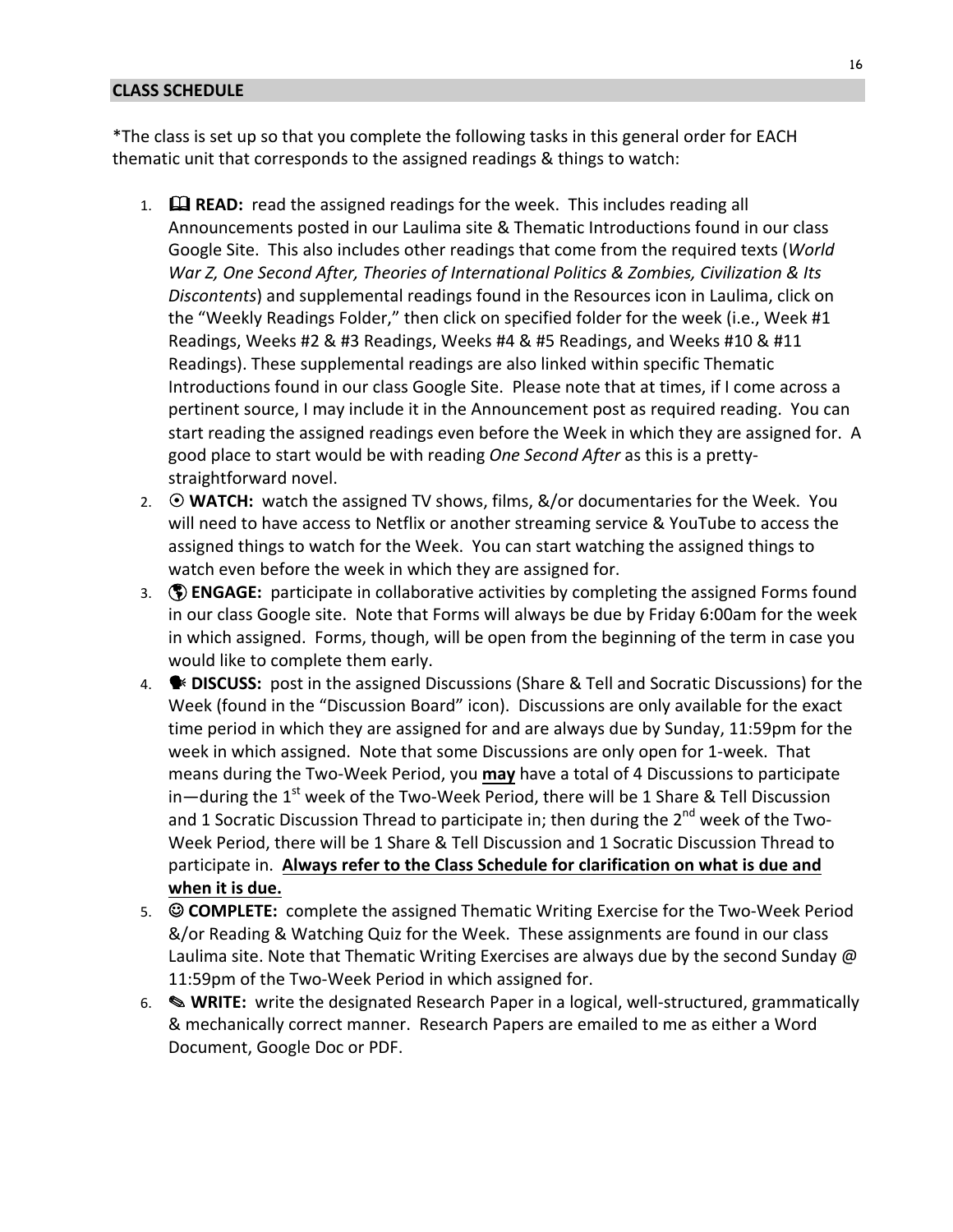\*Think of everything you do in class as a pyramid, which then builds up to a Research Paper:

**Research Papers**

**Thematic Writing Exercises** 

**Forms, Discussions & Reading & Watching Quizzes**

**Required Readings (Thematic Introductions, Books & Weekly Readings) & Things to Watch (TV Shows, Movies & Documentaries)**

#### **WEEK ONE: Monday, 8/20 through Sunday, 8/26:**

#### **Week #1 Theme: Class Introductions**

#### **TO DO:**

- ❖ Read syllabus thoroughly & familiarize yourself with our course in Laulima & our Google site (our Google site is linked from our class Laulima site; click on the icon "IS 204 Google Site" to the left of screen in Laulima to access).
- $\cdot \cdot$  ? Got questions: If you have questions related to course tasks, topics, and materials, **EMAIL** me for the fastest response. If you have any computer related questions, including questions on problems encountered when using Laulima, please contact the WCC Computing Help Desk at 235-7314 OR the UH Computing Help Desk at 956-8883.

# v & **READ /** 8 **WATCH /** þ **ENGAGE:**

- $\circ$   $\Box$  The Week #1 Introduction Announcement posted in the Homepage of our class Laulima site Monday morning & any other Announcements posted throughout the week.
- $\circ$  ( $\circ$ ) The "Welcome to IS 204: The Zombie Apocalypse" page posted in our class Google Site (linked from our class Laulima site; click on the icon "IS 204 Google Site" to the left of screen in Laulima to access; this page is the homepage of the Google Site) and the "Thematic Introductions" page posted in our class Google Site (linked from our class Laulima site; click on the icon "IS 204 Google Site" to the left of screen in Laulima to access; then at the top of the site, click on the "Thematic Introductions" link to read an introduction to how the "Thematic Introductions" are set up). Be sure to fill out Form #1 by Friday, 8/24 @ 6:00am.
- $\circ$   $\Box$  Week #1 Readings which is accessed in either Thematic Introduction #1 or in the Resources icon in our class Laulima site, click on the "Weekly Readings Folder," then click on "Week #1 Readings." These are the readings in the folder:
	- § "Be Honest: Apocalypse Seems Kind of Exciting in a Way" by Nicole Saidi
	- "Survivalist Themes in TV Shows, Movies Tap into Fear of the Big Fall" by Mary McNamara
	- "Get Ready Hawai`i" by Tiffany Hill, David Thompson & Katrina Valcourt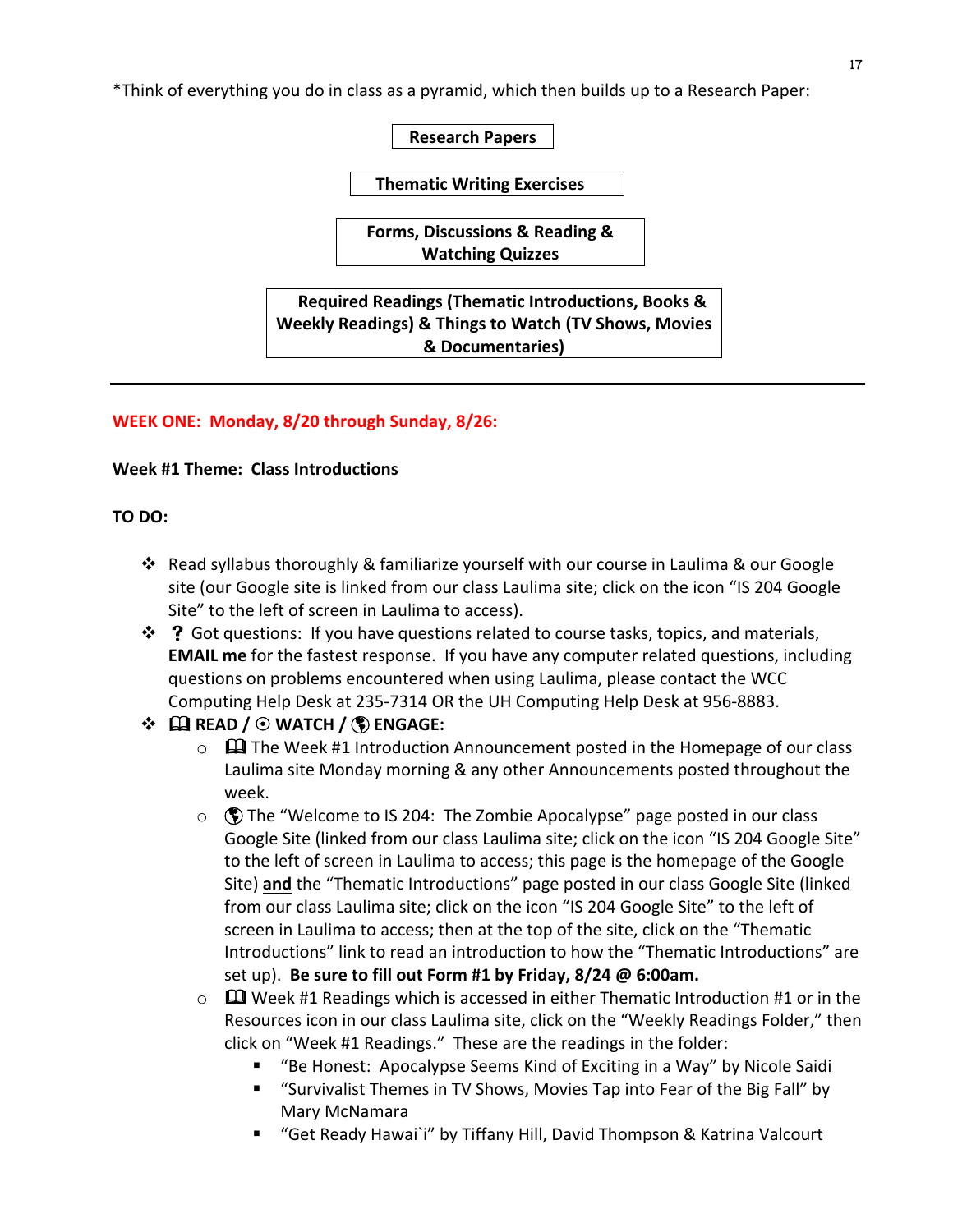- $\hat{\cdot}$  **●** DISCUSS: Introduce yourself in the "Share & Tell Discussion #1: Introduce Yourself!" discussion forum found in the "Discussion Board" icon on the left side of screen in Laulima. In this discussion, you will introduce yourself to your fellow classmates. Also, you will share your results from the following *The Walking Dead* assessment: How Long Would You Survive a Zombie Apocalypse (link to this is found in this Discussion)? Please only share your results from the FIRST time you take the assessment. While some students like to retake the assessments to get better results, I would appreciate it if you only share your result from the first time you take the assessment. This Share & Tell Discussion will open **on Monday, 8/20 and the DUE DATE for completion is Sunday, 8/26 @ 11:59pm.**
- $\hat{\mathbf{\cdot}}$  **<b>•** DISCUSS: Post in the "Share & Tell Discussion #2: Apocalyptic Music" discussion forum found in the "Discussion Board" icon on the left side of screen in Laulima. You will be asked to share & explain to the class your own chosen Pop Culture Reference in the form of a song that deals with, or can be interpreted to deal with, the apocalypse or postapocalypse. If possible, please link your chosen song (i.e., a musical video, the lyrics, an audio playing) to your post. For this discussion, you will need to briefly identify your chosen Pop Culture Reference, then explain how the song depicts the apocalypse or postapocalypse & whether it raises a thought-provoking issue. This Share & Tell Discussion will **open on Monday, 8/20 and the DUE DATE for completion is Sunday, 8/26 @ 11:59pm.**

# TWO-WEEK PERIOD: WEEK TWO: Monday, 8/27 through Sunday, 9/2 & WEEK THREE: Monday, **9/3 through Sunday, 9/9**

#### **Weeks #2 & #3 Theme: The Apocalypse in Pop Culture**

#### **TO DO:**

- v & **READ /** 8 **WATCH /** þ **ENGAGE:**
	- $\circ$   $\Box$  The Weeks #2 & #3 Introduction Announcement posted in the Homepage of our class Laulima site Monday morning & any other Announcements posted throughout the Two-Week Period.
	- ⊙ **(** $\bullet$  "Thematic Introduction #1" posted in our class Google Site (linked from our class Laulima site; click on the icon "IS 204 Google Site" to the left of screen in Laulima to access; then click on "Thematic Introductions" link). Be sure to fill out Forms #2, **#3, #4 & #5 by Friday, 8/31 @ 6:00am.**
	- $\circ$   $\Box$  Weeks #2 & #3 Readings which are accessed in the Resources icon in our class Laulima site, click on the "Weekly Readings Folder," then click on "Weeks #2 & #3 Readings." These are the readings in the folder:
		- "The Walking Dead in an Age of Anxiety" by Michael J. Totten
		- *On Population* by Thomas Malthus
		- "Conflict is a Failure of Civilization" by Peter Brooks
	- o  $\Box$  *Civilization & Its Discontents* by Sigmund Freud
	- $\circ$   $\bullet$  Max Brooks' "Lecture of Opportunity" on YouTube.
	- **⊙** George Romero's film *Land of the Dead*
- **<sup>◆</sup>**  $\blacklozenge$  **DISCUSS: "Socratic Discussion #1: Pop Culture in an Age of Anxiety" begins in Week**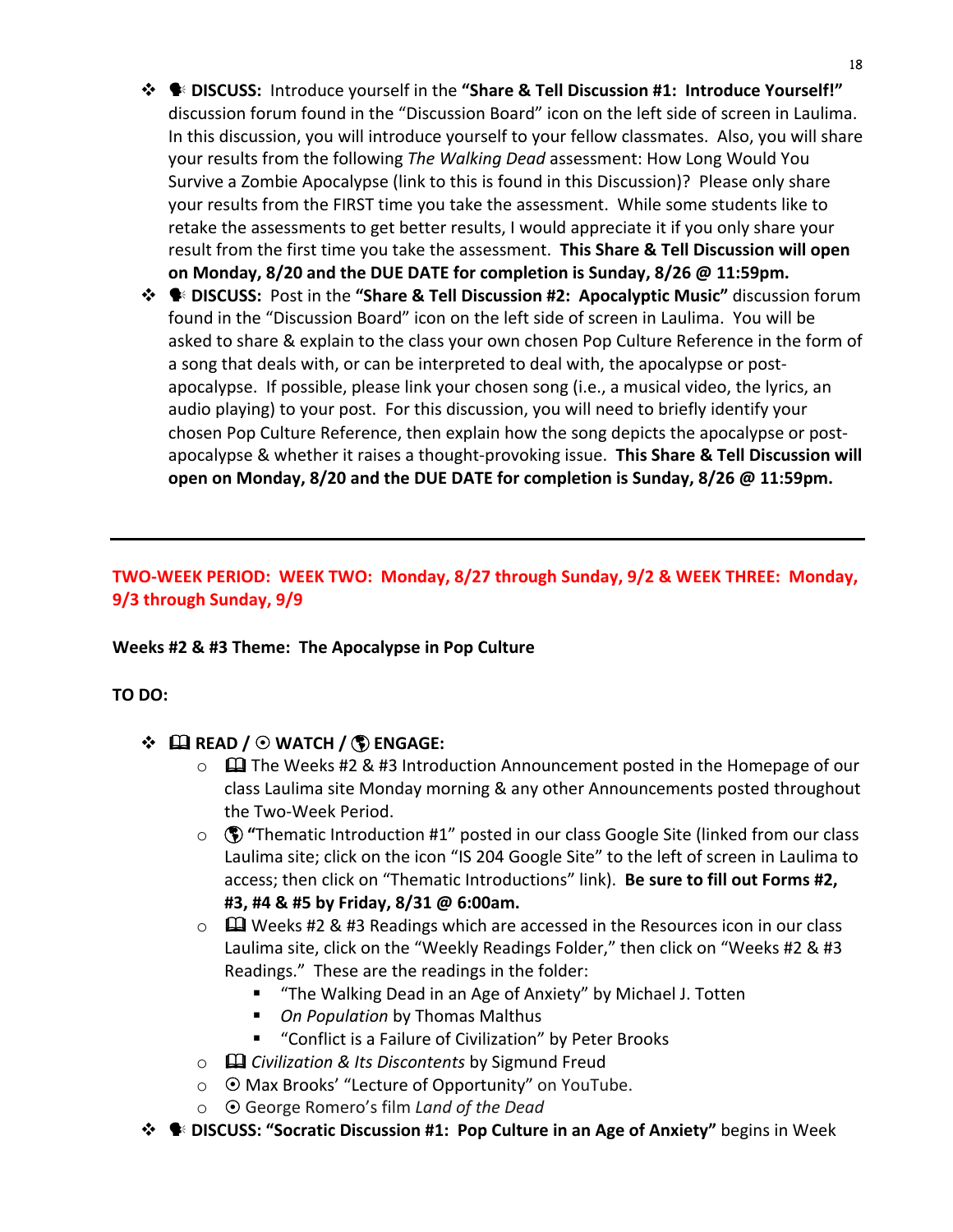#2. This discussion forum is found in the "Discussion Board" icon on the left side of screen in Laulima. Over the course of the next six weeks, you will need to answer a total of 6 discussion threads. Discussion threads are revealed in **sequence** and once the next discussion thread is revealed, you will **not** be able to participate in the previous discussion thread. Also, due to the collaborative, interactive, and cumulative nature of Socratic Discussions, you will **not** be able to complete each discussion thread at the same time. Note that for each Two-Week Period, you will have 2 Discussion Threads to answer, with one Discussion Thread due by the  $1<sup>st</sup>$  Sunday of the Two-Week Period and another Discussion Thread due by the  $2^{nd}$  Sunday of the Two-Week Period. The following is a listing of the open & close dates for the discussion threads for Socratic Discussion #1: Pop Culture in an Age of Anxiety:

- $\circ$  Discussion Thread #1: opens Monday, 8/27 @ 12:00am and closes Sunday, 9/2 @ **11:59pm**
- $\circ$  **Discussion Thread #2: opens Monday, 9/3 @ 12:00am and closes Sunday, 9/9 @ 11:59pm**
- Discussion Thread #3: opens Monday, 9/10 @ 12:00am and closes Sunday, 9/16 **@ 11:59pm**
- Discussion Thread #4: opens Monday, 9/17 @ 12:00am and closes Sunday, 9/23 **@ 11:59pm**
- o **Discussion Thread #5: opens Monday, 9/24 @ 12:00am and closes Sunday, 9/30 @ 11:59pm**
- **Discussion Thread #6: opens Monday, 10/1 @ 12:00am and closes Sunday, 10/7 @ 11:59pm**
- $\diamondsuit$  © COMPLETE the following assignments in Laulima by Sunday, 9/9 @ 11:59pm.
	- $\circ$  Thematic Writing Exercise #1 (accessed in the "Thematic Writing Exercises" icon in our class Laulima site found to the left of the screen)

# **TWO-WEEK PERIOD: WEEK FOUR: Monday, 9/10 through Sunday, 9/16 & WEEK FIVE: Monday, 9/17 through Sunday, 9/23**

Weeks #4 & #5 Theme: Apocalypse NOW & The Zombie Apocalypse as Social Commentary & **Metaphor, Part I** 

# **TO DO:**

- v & **READ /** 8 **WATCH /** þ **ENGAGE:**
	- $\circ$   $\Box$  The Weeks #4 & #5 Introduction Announcement posted in the Homepage of our class Laulima site Monday morning & any other Announcements posted throughout the week.
	- $\circ$  ( $\bullet$ ) Thematic Introduction #2 posted in our class Google Site (linked from our class Laulima site; click on the icon "IS 204 Google Site" to the left of screen in Laulima to access; then click on "Thematic Introductions" link). Be sure to fill out Forms #6, #7 **& #8 by Friday, 9/14 @ 6:00am.**
	- $\circ$   $\Box$  Weeks #4 & #5 Readings which is accessed in the Resources icon in our class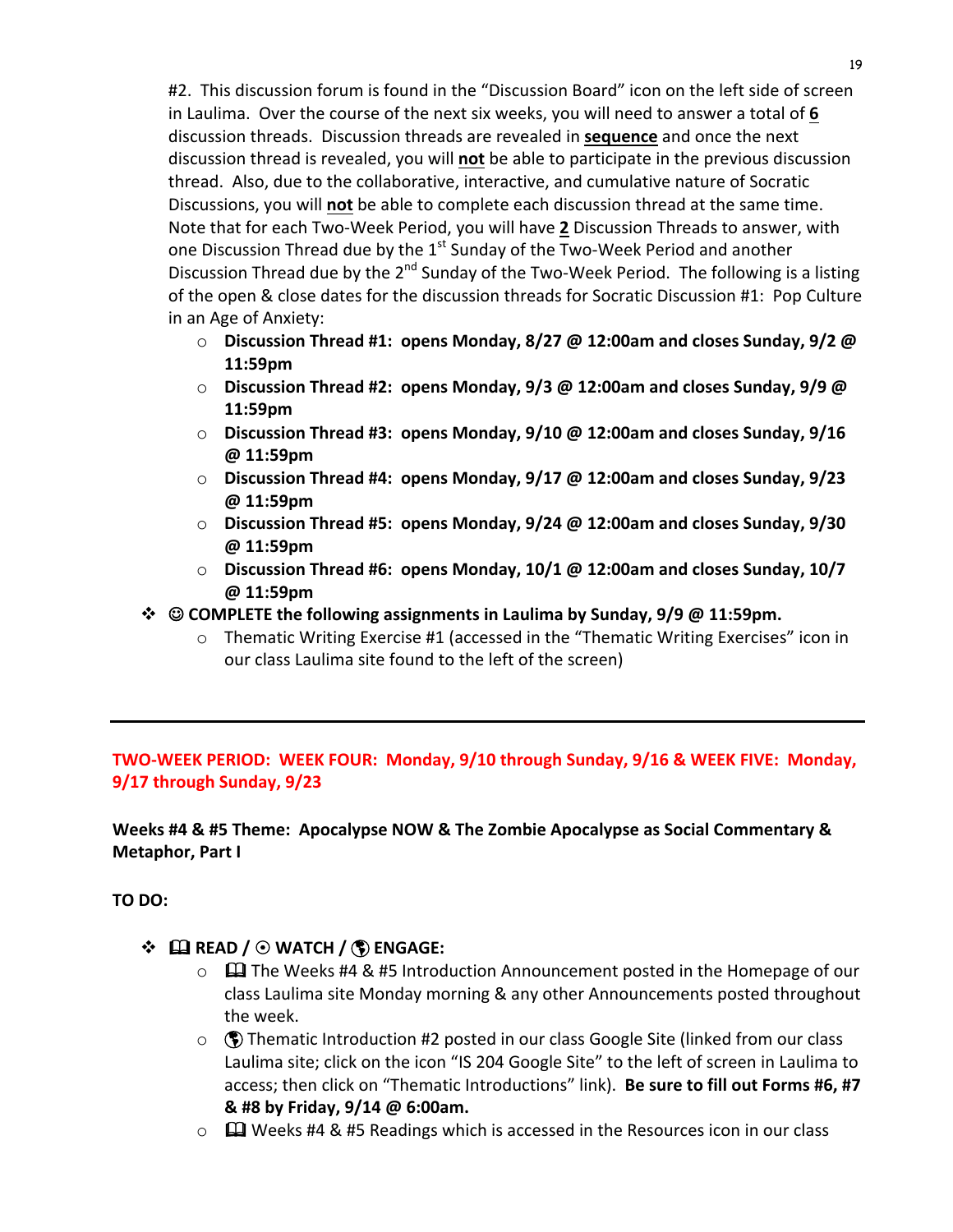Laulima site, click on the "Weekly Readings Folder," then click on "Weeks #4 & #5 Readings." These are the readings in the folder:

- "When There's No More Room in Hell, The Dead Will Shop the Earth: Romero and Aristotle on Zombies, Happiness, and Consumption" by Matthew Walker
- o  $\Box$  *Theories of International Politics & Zombies* by Daniel W. Drezner
- $\hat{\mathbf{\cdot}}$  $\bullet$  DISCUSS: Post in the "Share & Tell Discussion #3: The Infallibility OR Fallibility of **Society to Survive the Apocalypse"** discussion forum found in the "Discussion Board" icon on the left side of screen in Laulima. You will be asked to share & explain to the class one of the theories from Daniel W. Drezner's *Theories of International Politics & Zombies* and how this theory can be used to THEORIZE on the outcome of a real-life current event by explaining how the theory predicts the ill-preparedness or preparedness of society to face the threat poised by the current event. In other words, you will need to briefly explain the theory you chose, briefly identify your chosen current event, and then explain how the theory predicts a society that is able or is not able to meet the challenge(s) poised by the current event so that you can conclude with an optimistic or pessimistic outlook for our local, national, or global society. **This Share & Tell Discussion will open on Monday, 9/10** and the DUE DATE for completion is Sunday,  $9/23$  @ 11:59pm. Note that for this Discussion, unlike other Discussions, you have the full Two-Week Period in which to complete this.
- $\cdot\cdot\cdot$  **DISCUSS:** Keep participating in the discussion threads for the "Socratic Discussion #1: **Pop Culture in an Age of Anxiety"** discussion forum found in the "Discussion Board" icon on the left side of screen in Laulima. The following threads are DUE during this Two-Week Period:
	- o **Discussion Thread #3: opens Monday, 9/10 @ 12:00am and closes Sunday, 9/16 @ 11:59pm**
	- o **Discussion Thread #4: opens Monday, 9/17 @ 12:00am and closes Sunday, 9/23 @ 11:59pm**
- $\diamond$  © COMPLETE the following assignments in Laulima by Sunday, 9/23 @ 11:59pm.
	- $\circ$  Thematic Writing Exercise #2 (accessed in the "Thematic Writing Exercises" icon in our class Laulima site found to the left of the screen)

TWO-WEEK PERIOD: WEEK SIX: Monday, 9/24 through Sunday, 9/30 & WEEK SEVEN: Monday, **10/1 through Sunday, 10/7**

Weeks #6 & #7 Theme: Apocalypse NOW & The Zombie Apocalypse as Social Commentary & **Metaphor, Part II** 

**TO DO:** 

# v & **READ /** 8 **WATCH /** þ **ENGAGE:**

 $\circ$   $\Box$  The Weeks #6 & #7 Introduction Announcement posted in the Homepage of our class Laulima site Monday morning & any other Announcements posted throughout the week.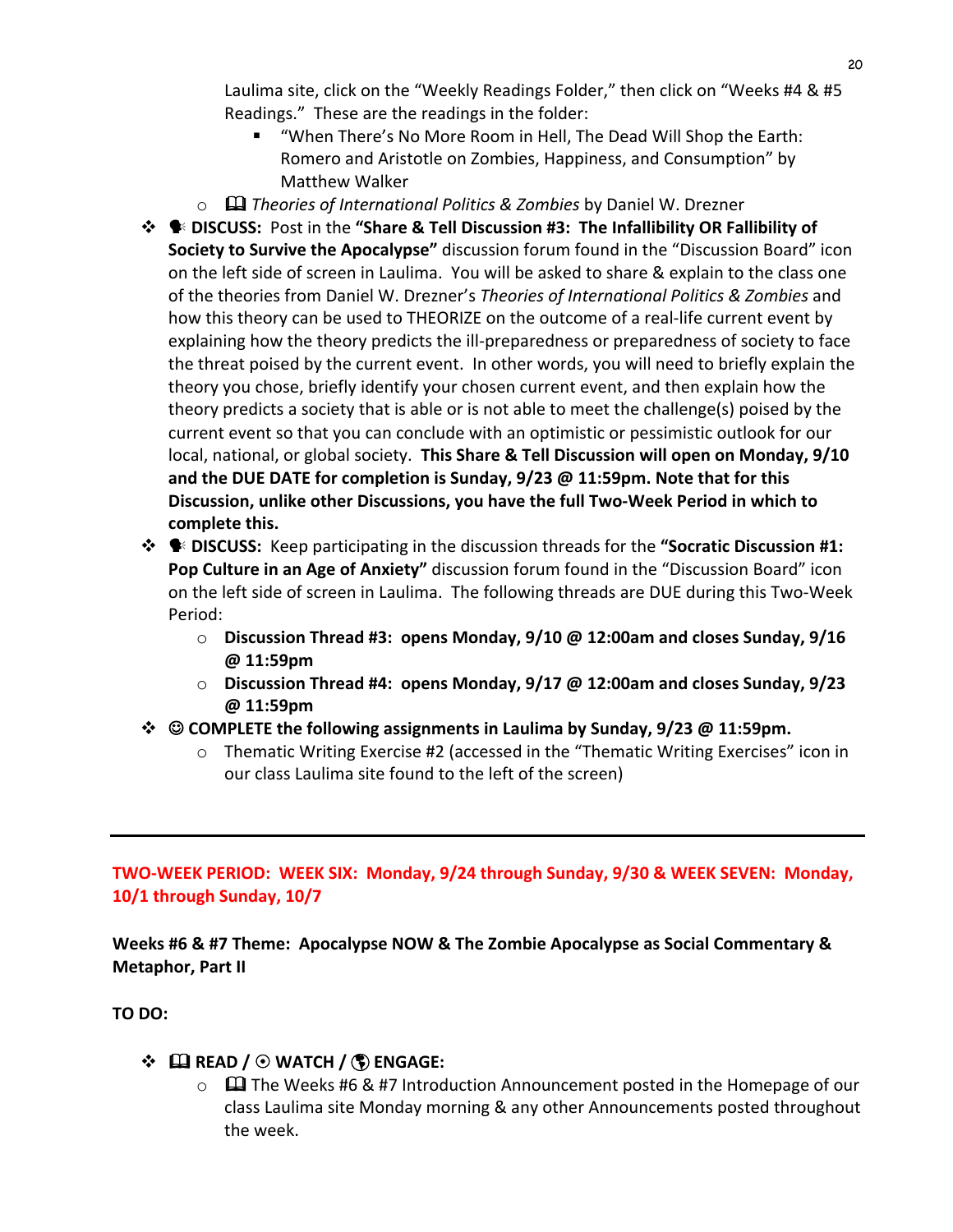- $\circ$  ( $\bullet$ ) Thematic Introduction #3 posted in our class Google Site (linked from our class Laulima site; click on the icon "IS 204 Google Site" to the left of screen in Laulima to access; then click on "Thematic Introductions" link). Be sure to fill out Form #9 by **Friday, 9/28 @ 6:00am.**
- $\circ$  **Q** *World War* Z by Max Brooks
- $\hat{\mathbf{\cdot}}$  **DISCUSS:** Post in the "Share & Tell Discussion #4: World War Z Discussion #1" discussion forum found in the "Discussion Board" icon on the left side of screen in Laulima. You will be asked to share & explain to the class how an event, scene, character, idea, etc. from the first half of *World War Z* (i.e., the chapters "Introduction," "Warnings," "Blame," & "The Great Panic") serves as a metaphor on something in our present-day society for the purposes of social commentary. This Share & Tell Discussion will open on Monday, 9/24 and the DUE DATE for completion is Sunday, 9/30 @ 11:59pm.
- $\hat{\textbf{v}}$  **•** DISCUSS: Post in the "Share & Tell Discussion #5: World War Z Discussion #2" discussion forum found in the "Discussion Board" icon on the left side of screen in Laulima. You will be asked to share & explain to the class how an event, scene, character, idea, etc. from the second half of *World War Z* (i.e., the chapters "Turning the Tide," "Home Front USA," "Around the World, And Above," "Total War," & "Goodbyes") serves as a metaphor on something in our present-day society for the purposes of social commentary. This **Share & Tell Discussion will open on Monday, 10/1 and the DUE DATE for completion is Sunday, 10/7 @ 11:59pm.**
- $\cdot\cdot\cdot$  **DISCUSS:** Keep participating in the discussion threads for the "Socratic Discussion #1: **Pop Culture in an Age of Anxiety"** discussion forum found in the "Discussion Board" icon on the left side of screen in Laulima. The following threads are DUE during this Two-Week Period:
	- o **Discussion Thread #5: opens Monday, 9/24 @ 12:00am and closes Sunday, 9/30 @ 11:59pm**
	- o **Discussion Thread #6: opens Monday, 10/1 @ 12:00am and closes Sunday, 10/7 @ 11:59pm**
- $\diamond$  © COMPLETE the following assignments in Laulima by Sunday, 10/7 @ 11:59pm.
	- $\circ$  Thematic Writing Exercise #3 (accessed in the "Thematic Writing Exercises" icon in our class Laulima site found to the left of the screen)

# **WEEK EIGHT: Monday, 10/8 through Sunday, 10/14:**

**Week #8** Theme: The Apocalypse NOW Paper (Mandatory 1<sup>st</sup> Paper Draft DUE Sunday 10/14)— **Brainstorming & Writing**

**TO DO:** 

# v & **READ /** 8 **WATCH /** þ **ENGAGE:**

- $\circ$   $\Box$  The Week #8 Introduction Announcement posted in the Homepage of our class Laulima site Monday morning & any other Announcements posted throughout the week.
- $\circ$  ( $\bullet$ ) Brainstorm & utilize the provided activities found in the "Resources" icon in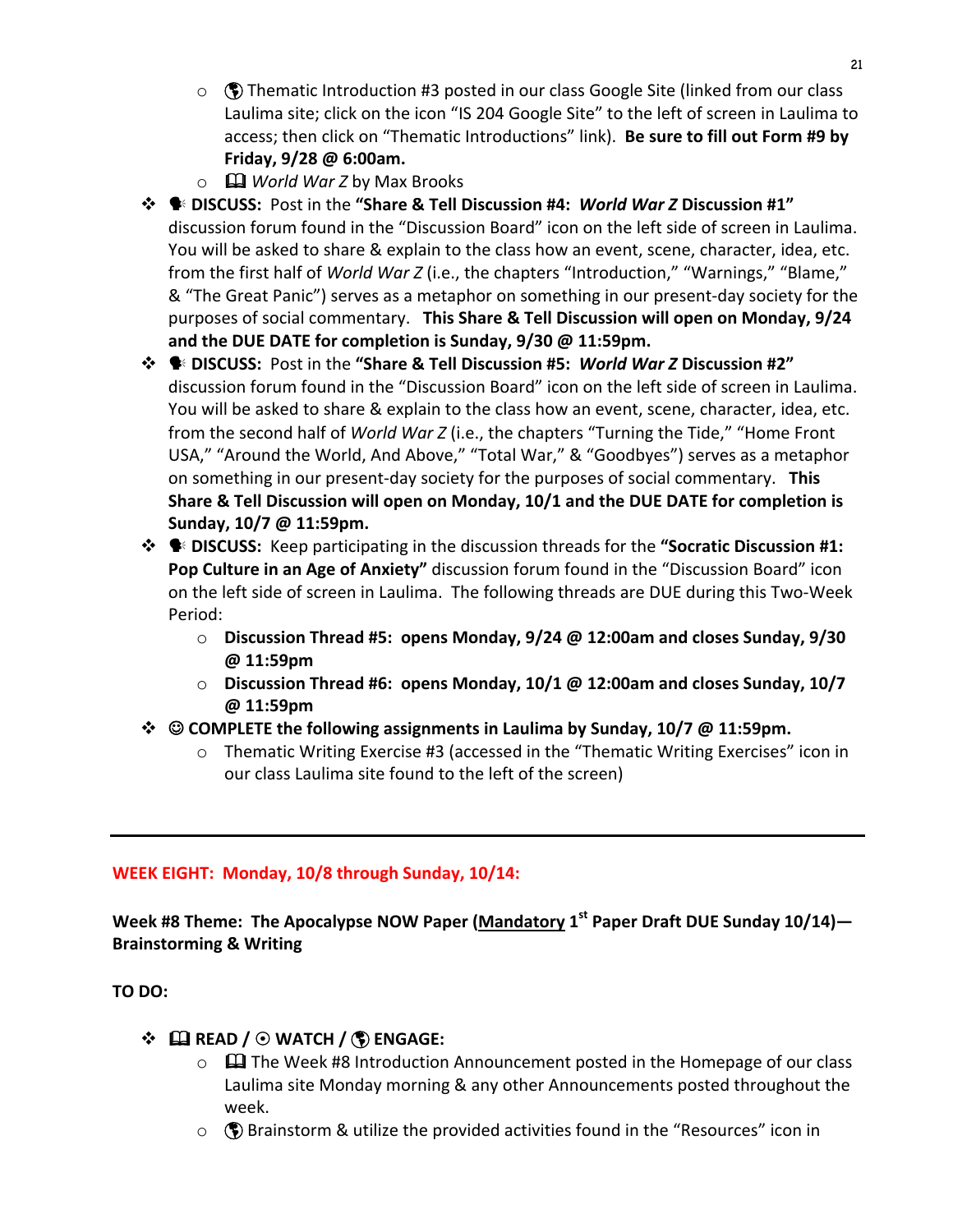Laulima, click on the "IS 204 Research Paper Guidelines & Help (Brainstorming & Preparatory Activities)" folder, then click on the "Apocalypse NOW Paper (Paper #1)" folder. Please note that the activities found in this folder are for your own use to help you brainstorm & plan out your paper and are neither completed for points **nor turned in.** Be sure to also thoroughly read through the guidelines for the paper and look over the paper's rubric (also found in this folder) so you know how you will be graded. Email me ASAP if you have any questions regarding the paper.

 $\dots$  **NRITE:** Write the **MANDATORY** 1<sup>st</sup> draft of your Apocalypse NOW Paper & email me your completed draft as a Word Document, Google Doc or PDF format by Sunday, 10/14 **@ 11:59pm.** Please note to check your email after 24 hours of the time in which you sent me your draft in order to make sure that I received your draft as I will email you a confirmation. If you do not hear from me, it means that I did not receive your draft.

#### **WEEK NINE: Monday, 10/15 through Sunday, 10/21**

**Week #9 Theme: Mandatory Paper Conferencing Week & Writing the Final Draft for the Apocalypse NOW Paper**

**TO DO:** 

- **❖** Attend your scheduled mandatory paper conference
- $\diamond$  © COMPLETE the following assignment in Laulima by Sunday, 10/21 @ 11:59pm.
	- $\circ$  Reading & Watching Quiz #1 (accessed in the "Reading & Watching Quizzes" icon in our class Laulima site found to the left of the screen)
- $\dots$  **Sour WRITE:** Write the final draft of your Apocalypse NOW Paper & email me your completed paper in either Word Document, Google Doc or PDF format by **Sunday, 11/4 @ 11:59pm.** Please note to check your email after 24 hours of the time in which you sent me your draft in order to make sure that I received your draft as I will email you a confirmation. If you do not hear from me, it means that I did not receive your draft.

**TWO-WEEK PERIOD: WEEK TEN: Monday, 10/22 through Sunday, 10/28 & WEEK ELEVEN:** Monday, 10/29 through Sunday, 11/4

**Weeks #10 & #11 Theme: Life in the Post-Apocalypse—The Breakdown of Civilization & Return of the State of Nature**

**\_\_\_\_\_\_\_\_\_\_\_\_\_\_\_\_\_\_\_\_\_\_\_\_\_\_\_\_\_\_\_\_\_\_\_\_\_\_\_\_\_\_\_\_\_\_\_\_\_\_\_\_\_\_\_\_\_\_\_\_\_\_\_\_\_\_\_\_\_\_\_\_\_\_\_\_\_\_\_\_**

**TO DO:** 

# v & **READ /** 8 **WATCH /** þ **ENGAGE:**

 $\circ$   $\Box$  The Weeks #10 & #11 Introduction Announcement posted in the Homepage of our class Laulima site Monday morning & any other Announcements posted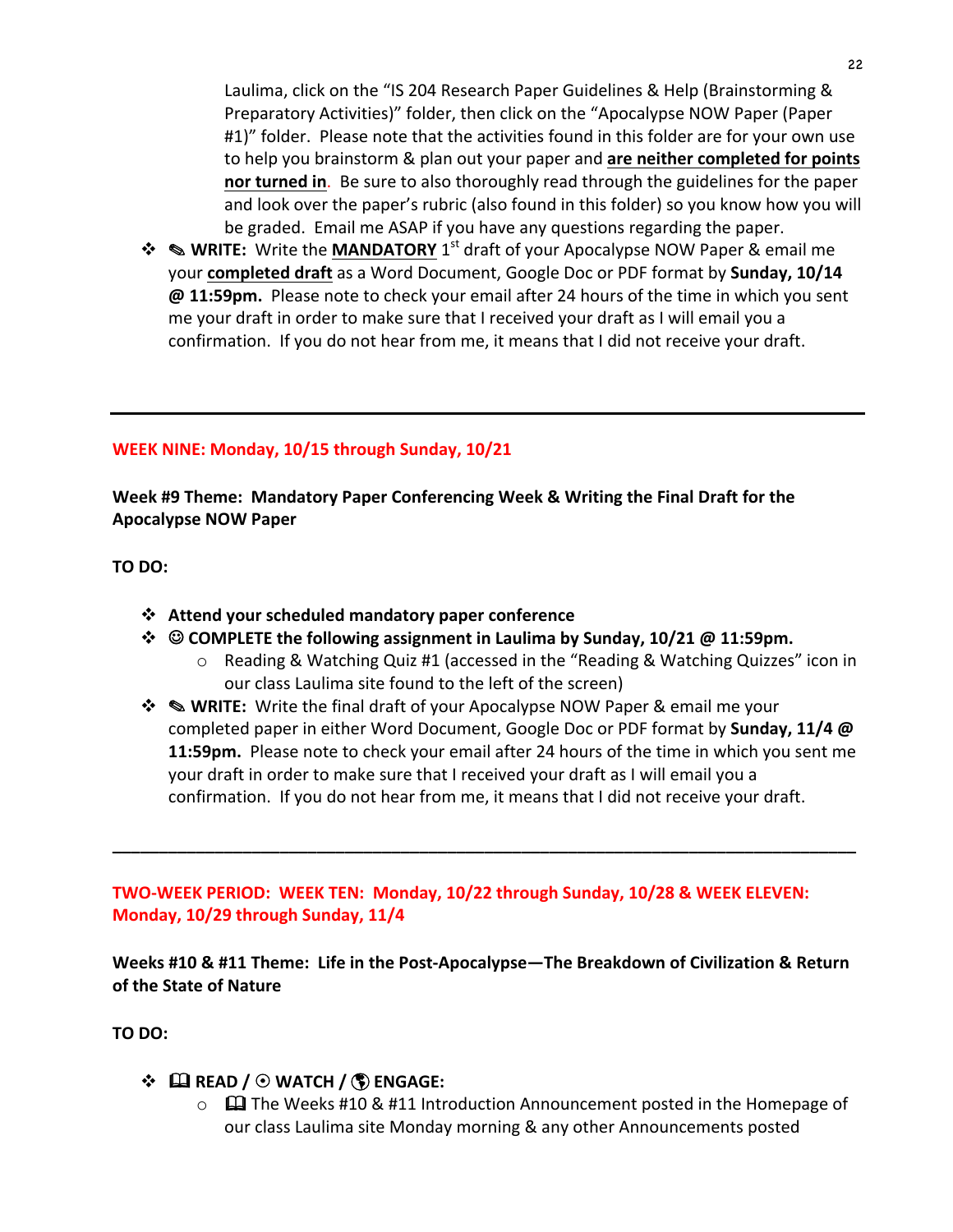throughout the week.

- $\circ$  ( $\circ$ ) Thematic Introduction #4 posted in our class Google Site (linked from our class Laulima site; click on the icon "IS 204 Google Site" to the left of screen in Laulima to access; then click on "Thematic Introductions" link). Be sure to fill out Forms #10 & **#11 by Friday, 10/26 @ 6:00am.**
- $\circ$   $\Box$  Weeks #10 & #11 Readings which is accessed in the Resources icon in our class Laulima site, click on the "Weekly Readings Folder," then click on "Weeks #10 & #11 Readings." These are the readings in the folder:
	- "The Undead Martyr: Sex, Death, & Revolution in George Romero's Zombie Films" by Simon Clark
	- "When They Aren't Eating Us, They Bring Us Together: Zombies and The American Social Contract" by Leah A. Murray
	- *Leviathan* by Thomas Hobbes
- o ⊙ The following episodes of *The Walking Dead:* 
	- § "Days Gone Bye" (S1E1; note this abbreviation style stands for Season 1, Episode 1)
	- $\blacksquare$  "Guts" (S1E2)
	- "Tell It To The Frogs" (S1E3)
	- "Vatos" (S1E4)
	- "Wildfire" (S1E5)
	- $\blacksquare$  "TS-19" (S1E6)
- **<sup>❖</sup>**  $\bullet$  **DISCUSS:** Post in the "Share & Tell Discussion #6: *The Walking Dead* Discussion #1" discussion forum found in the "Discussion Board" icon on the left side of screen in Laulima. You will be asked to share & explain to the class how an event, scene, character, idea, etc. from the assigned episodes of *The Walking Dead* for Weeks #10 & #11 raises a thoughtprovoking philosophical issue  $\&\sqrt{$  or relates to one of the Life in the Post-Apocalypse Themes already covered in this class. This Share & Tell Discussion will open on Monday, 10/22 and the DUE DATE for completion is Sunday, 11/4 @ 11:59pm. Note that for this Discussion, unlike other Discussions, you have the full Two-Week Period in which to complete this.

 $\hat{\mathbf{\cdot}}$  **<b>•** DISCUSS: "Socratic Discussion #2: Life in the Post-Apocalypse" begins in Week #10. This discussion forum is found in the "Discussion Board" icon on the left side of screen in Laulima. Over the course of the next six weeks, you will need to answer a total of 6 discussion threads. Discussion threads are revealed in **sequence** and once the next discussion thread is revealed, you will **not** be able to participate in the previous discussion thread. Also, due to the collaborative, interactive, and cumulative nature of Socratic Discussions, you will **not** be able to complete each discussion thread at the same time. Note that for each Two-Week Period, you will have 2 Discussion Threads to answer, with one Discussion Thread due by the  $1<sup>st</sup>$  Sunday of the Two-Week Period and another Discussion Thread due by the  $2^{nd}$  Sunday of the Two-Week Period. The following is a listing of the open & close dates for the discussion threads for Socratic Discussion #2: Life in the Post-Apocalypse:

- **Discussion Thread #1: opens Monday, 10/22 @ 12:00am and closes Sunday, 10/28 @ 11:59pm**
- o **Discussion Thread #2: opens Monday, 10/29 @ 12:00am and closes Sunday, 11/4 @ 11:59pm**
- $\circ$  Discussion Thread #3: opens Monday, 11/5  $\omega$  12:00am and closes Sunday, 11/11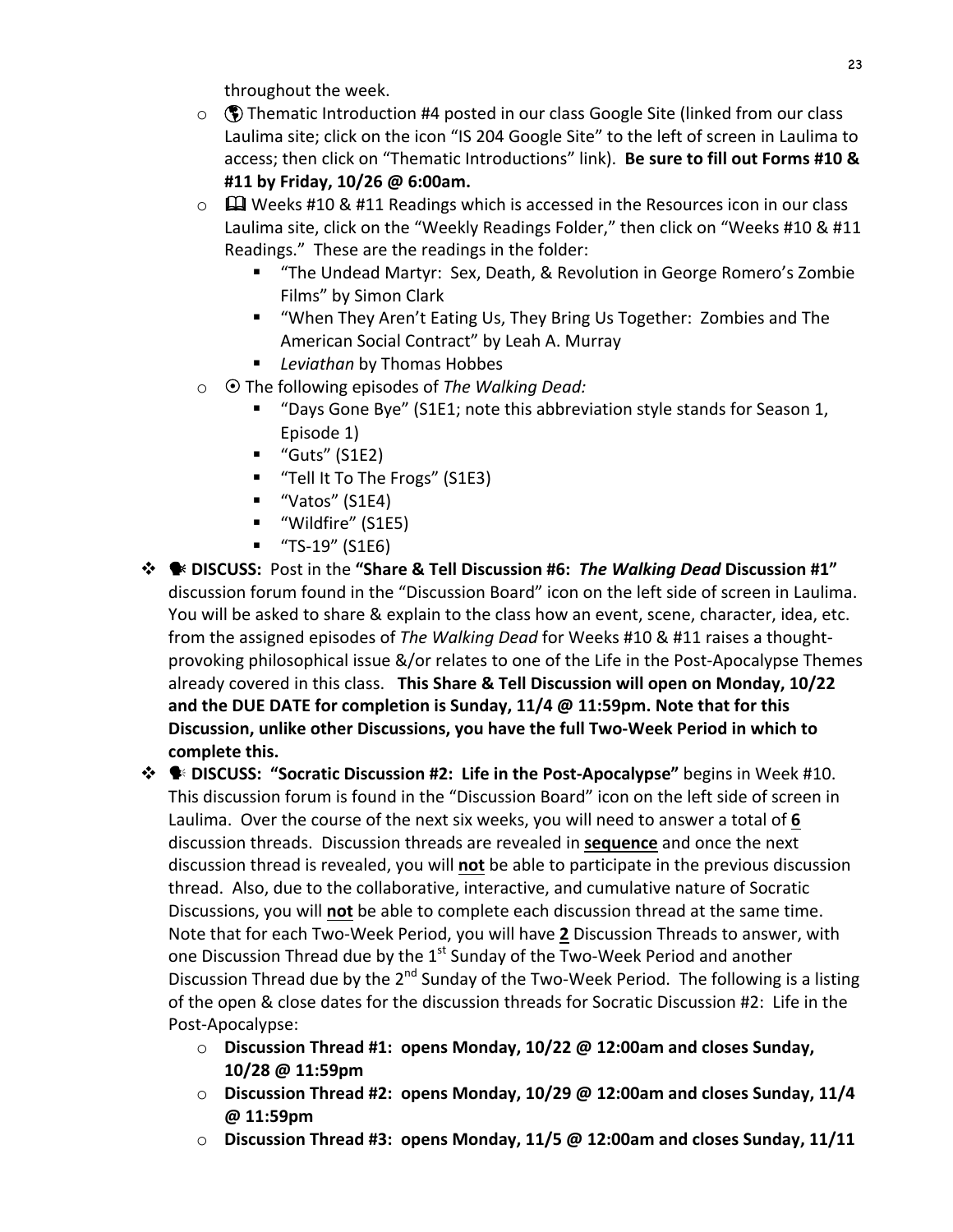**@ 11:59pm**

- $\circ$  **Discussion Thread #4: opens Monday, 11/12 @ 12:00am and closes Sunday, 11/18 @ 11:59pm**
- $\circ$  **Discussion Thread #5: opens Monday, 11/19** @ 12:00am and closes Sunday, **11/25 @ 11:59pm**
- o **Discussion Thread #6: opens Monday, 11/26 @ 12:00am and closes Sunday, 12/2 @ 11:59pm**
- $\diamond$  **NRITE:** Write the final draft of your Apocalypse NOW Paper & email me your completed paper in either Word Document, Google Doc or PDF format by **Sunday, 11/4 @ 11:59pm.** Please note to check your email after 24 hours of the time in which you sent me your draft in order to make sure that I received your draft as I will email you a confirmation. If you do not hear from me, it means that I did not receive your draft.

# **TWO-WEEK PERIOD: WEEK TWELVE: Monday, 11/5 through Sunday, 11/11 & WEEK THIRTEEN:** Monday, 11/12 through Sunday, 11/18

Weeks #12 & #13 Theme: Life in the Post-Apocalypse—The Need for Order, Stability & Security

# v & **READ /** 8 **WATCH /** þ **ENGAGE:**

- $\circ$   $\Box$  The Weeks #12 & #13 Introduction Announcement posted in the Homepage of our class Laulima site Monday morning & any other Announcements posted throughout the week.
- $\circ$  ( $\bullet$ ) Thematic Introduction #5 posted in our class Google Site (linked from our class Laulima site; click on the icon "IS 204 Google Site" to the left of screen in Laulima to access; then click on "Thematic Introductions" link). Be sure to fill out Form #12 by **Friday, 11/9 @ 6:00am.**
- **O** The following episodes of *The Walking Dead:* 
	- "Clear" (S3E12)
	- "Too Far Gone" (S4E8)
	- $\blacksquare$  "A" (S4E16)
	- "No Sanctuary" (S5E1)
- **<sup>❖</sup>**  $\bullet$  **DISCUSS:** Post in the "Share & Tell Discussion #7: The Walking Dead Discussion #2" discussion forum found in the "Discussion Board" icon on the left side of screen in Laulima. You will be asked to share & explain to the class how an event, scene, character, idea, etc. from the assigned episodes of *The Walking Dead* for Weeks #12 & #13 raises a thoughtprovoking philosophical issue &/or relates to one of the Life in the Post-Apocalypse Themes already covered in this class. This Share & Tell Discussion will open on Monday, 11/5 and **the DUE DATE for completion is Sunday, 11/18 @ 11:59pm. Note that for this Discussion,** unlike other Discussions, you have the full Two-Week Period in which to complete this.
- $\cdot$  $\cdot$  $\bullet$  **DISCUSS:** Keep participating in the discussion threads for the "Socratic Discussion #2: **Life in the Post-Apocalypse"** discussion forum found in the "Discussion Board" icon on the left side of screen in Laulima. The following threads are DUE during this Two-Week Period:
	- o **Discussion Thread #3: opens Monday, 11/5 @ 12:00am and closes Sunday, 11/11**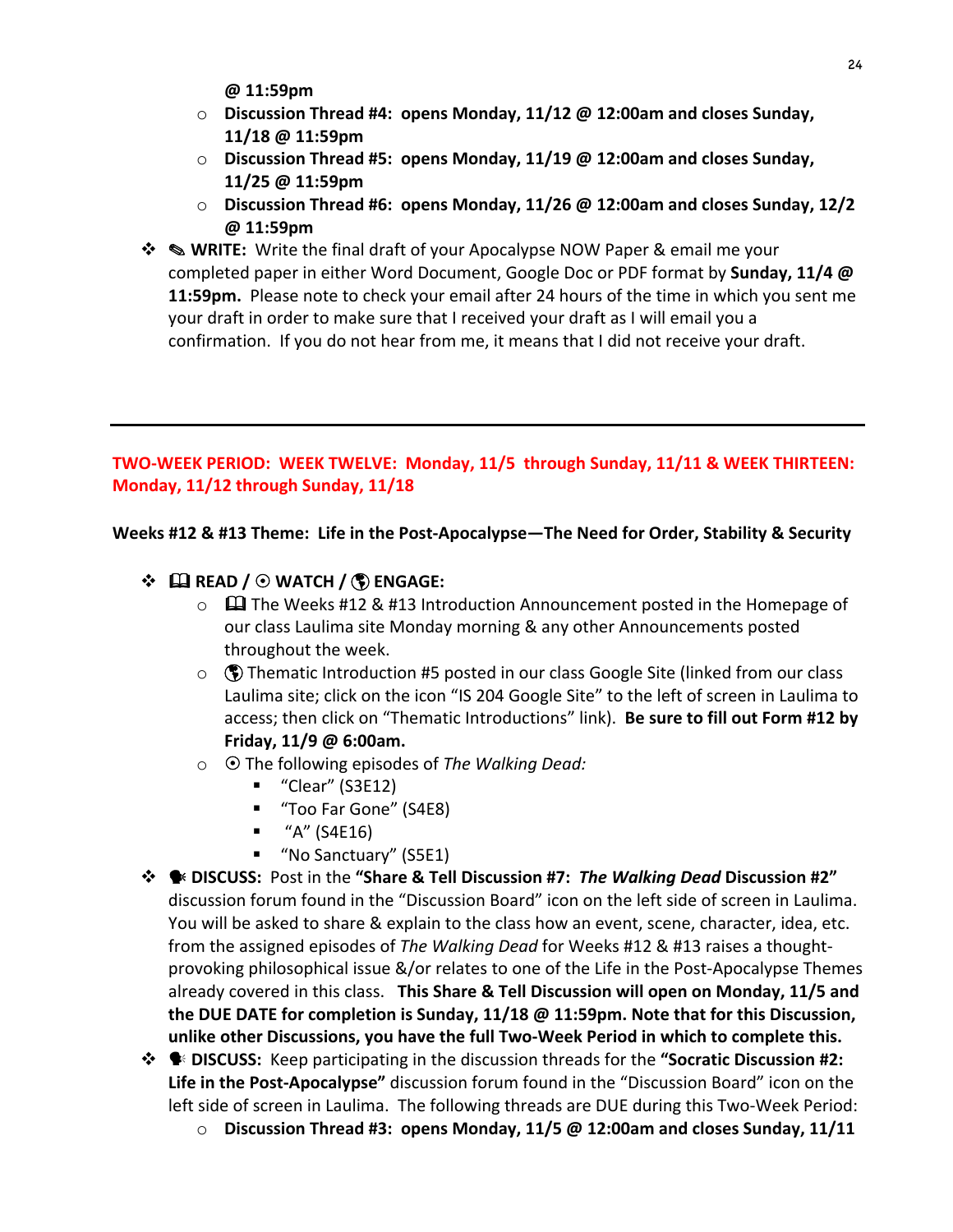- **@ 11:59pm**
- $\circ$  **Discussion Thread #4: opens Monday, 11/12 @ 12:00am and closes Sunday, 11/18 @ 11:59pm**
- $\dots$  **© COMPLETE** the following assignment in Laulima by Sunday, 11/18 @ 11:59pm.
	- $\circ$  Thematic Writing Exercise #4 (accessed in the "Thematic Writing Exercises" icon in our class Laulima site found to the left of the screen; will also cover earlier Themes)

**TWO-WEEK PERIOD: WEEK FOURTEEN: Monday, 11/19 through Sunday, 11/25 & WEEK**  FIFTEEN: Monday, 11/26 through Sunday, 12/2

**Weeks #14 & #15 Theme: Life in the Post-Apocalypse—Keeping the Faith & The Return to Civilization**

**TO DO:**

# v & **READ /** 8 **WATCH /** þ **ENGAGE:**

- $\circ$   $\Box$  The Weeks #14 & #15 Introduction Announcement posted in the Homepage of our class Laulima site Monday morning & any other Announcements posted throughout the week.
- $\circ$  ( $\circ$ ) Thematic Introduction #6 posted in our class Google Site (linked from our class Laulima site; click on the icon "IS 204 Google Site" to the left of screen in Laulima to access; then click on "Thematic Introductions" link). Be sure to fill out Form #13 by **Friday, 11/23 @ 6:00am.**
- **■ One Second After by William R. Forstchen**
- $\hat{\textbf{v}}$  **•** DISCUSS: Post in the "Share & Tell Discussion #8: *One Second After* Discussion #1" discussion forum found in the "Discussion Board" icon on the left side of screen in Laulima. You will be asked to share & explain to the class how an event, scene, character, idea, etc. from Chapters 1—6 in *One Second After* raises a thought-provoking philosophical issue  $\&$ /or relates to one of the Life in the Post-Apocalypse Themes covered in this class. This **Share & Tell Discussion will open on Monday, 11/19 and the DUE DATE for completion is Sunday, 11/25 @ 11:59pm.**
- $\hat{\textbf{v}}$   **DISCUSS:** Post in the "Share & Tell Discussion #9: *One Second After* Discussion #2" discussion forum found in the "Discussion Board" icon on the left side of screen in Laulima. You will be asked to share & explain to the class how an event, scene, character, idea, etc. from Chapters 7-12 in *One Second After* raises a thought-provoking philosophical issue &/or relates to one of the Life in the Post-Apocalypse Themes covered in this class. This **Share & Tell Discussion will open on Monday, 11/26 and the DUE DATE for completion is Sunday, 12/2 @ 11:59pm.**
- $\hat{\mathbf{\cdot}}$  **•** DISCUSS: Keep participating in the discussion threads for the "Socratic Discussion #2: **Life in the Post-Apocalypse"** discussion forum found in the "Discussion Board" icon on the left side of screen in Laulima. The following threads are DUE during this Two-Week Period:
	- Discussion Thread #5: opens Monday, 11/19 @ 12:00am and closes Sunday, **11/25 @ 11:59pm**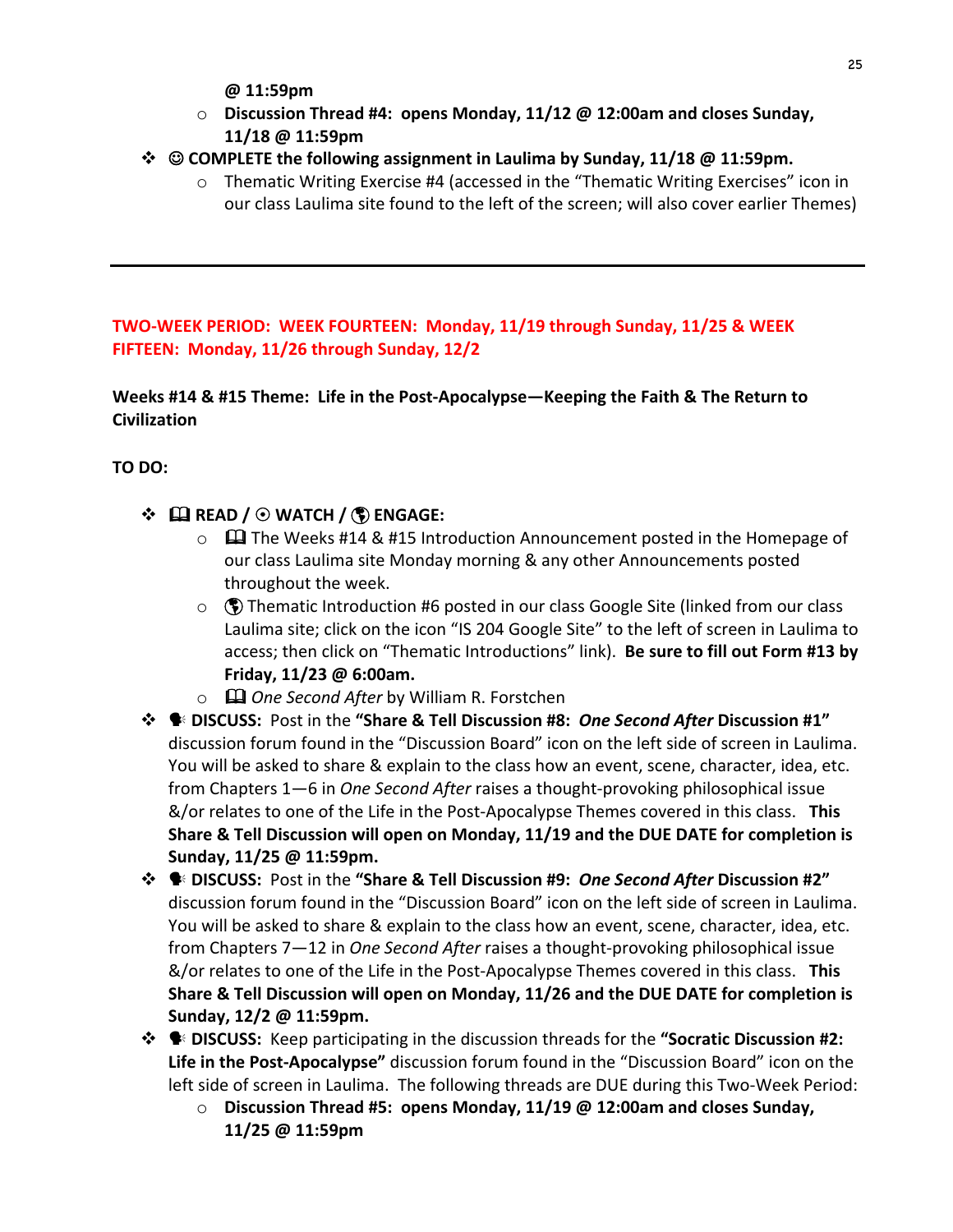o **Discussion Thread #6: opens Monday, 11/26 @ 12:00am and closes Sunday, 12/2 @ 11:59pm**

#### $\diamond$  © COMPLETE the following assignments in Laulima by Sunday, 12/2 @ 11:59pm.

 $\circ$  Thematic Writing Exercise #5 (accessed in the "Thematic Writing Exercises" icon in our class Laulima site found to the left of the screen; will also cover earlier Themes)

#### **WEEK SIXTEEN: Monday, 12/3 through Sunday, 12/9:**

**Week** #16 Theme: The Post-Apocalypse Paper (Optional Paper Draft DUE Thursday 12/6)— **Brainstorming & Writing the Final Draft**

#### **TO** DO:

# v & **READ /** 8 **WATCH /** þ **ENGAGE:**

- $\circ$   $\Box$  The Week #16 Introduction Announcement posted in the Homepage of our class Laulima site Monday morning & any other Announcements posted throughout the week.
- $\circ$  ( $\bullet$ ) Brainstorm & utilize the provided activities found in the "Resources" icon in Laulima, click on the "IS 204 Research Paper Guidelines & Help (Brainstorming & Preparatory Activities)" folder, then click on "The Post-Apocalypse Paper (Paper #2)" folder. Please note that the activities found in this folder are for your own use to help you brainstorm & plan out your paper and are neither completed for points **nor turned in**. Be sure to also thoroughly read through the guidelines for the paper and look over the paper's rubric (also found in this folder) so you know how you will be graded. Email me ASAP if you have any questions regarding the paper.

# $\diamond$  © COMPLETE the following assignment in Laulima by Sunday, 12/9 @ 11:59pm.

- $\circ$  Reading & Watching Quiz #2 (accessed in the "Reading & Watching Quizzes" icon in our class Laulima site found to the left of the screen)
- $\diamond$  **NRITE:** Write the final draft of The Post-Apocalypse Paper & email me your completed paper in either Word Document, Google Doc or PDF format by Wednesday, 12/12 @ **11:59pm.** Please note to check your email after 24 hours of the time in which you sent me your draft in order to make sure that I received your draft as I will email you a confirmation. If you do not hear from me, it means that I did not receive your draft.
- $\div$  **© COMPLETE:** Any late Reading & Watching Quizzes &/or Thematic Writing Exercises which are due by **Wednesday, 12/12 @ 11:59pm.**